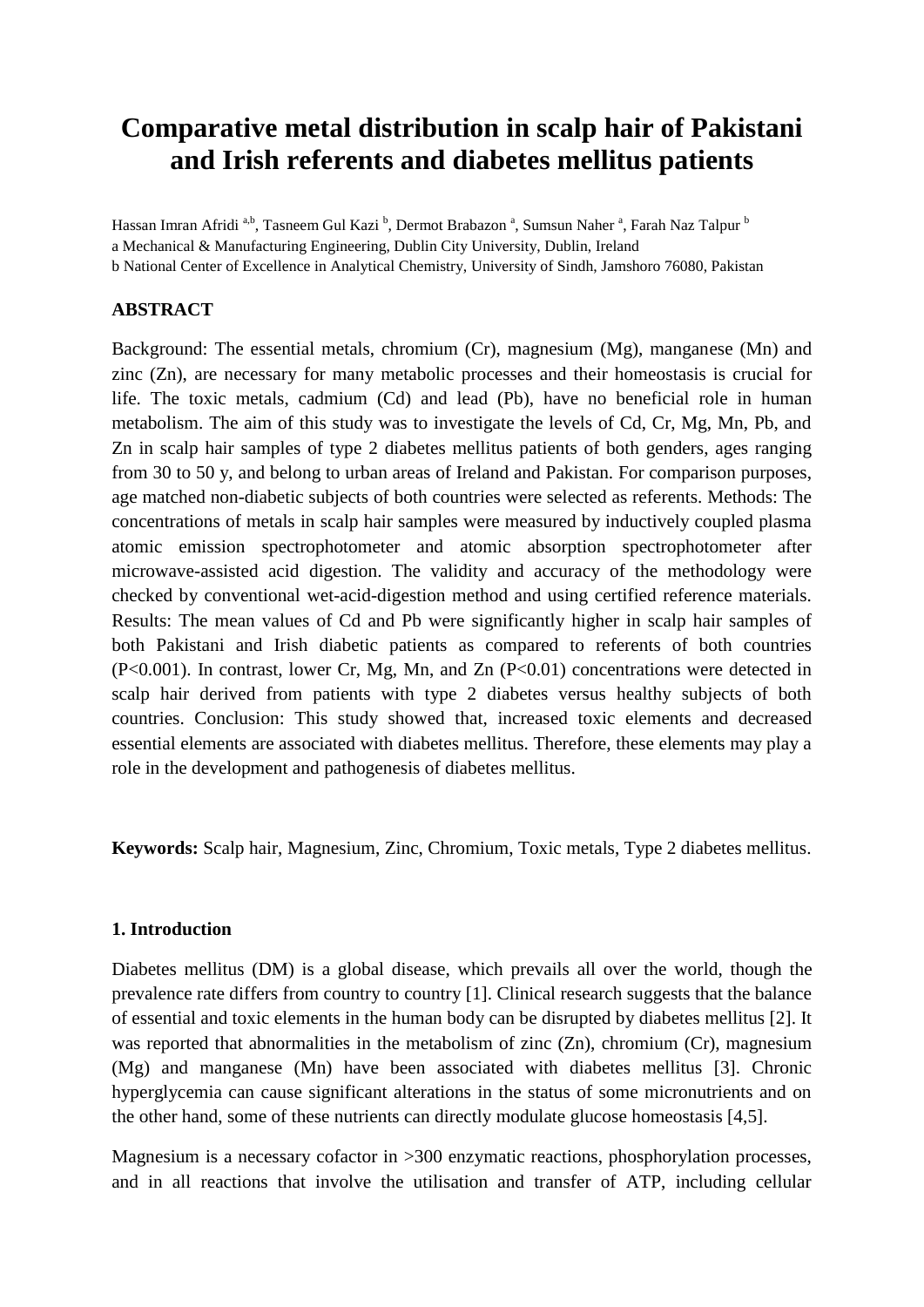responses to growth factors and cell proliferation [6]. Epidemiologic studies showed a high prevalence of hypomagnesaemia and lower intracellular Mg concentrations in diabetic subjects [7]. Mg depletion provoked a deleterious effect on glucose metabolism due to an impairment of both insulin secretion and action [7]. Deficiencies of Mg in diet and serum have been associated with an increased risk of developing glucose intolerance and diabetes [8,9]. While increased Mg intake is associated with a significant decline in the incidence of type 2 diabetes [10].

Zn is involved in the synthesis, storage, secretion and conformational integrity of insulin. Zn and insulin monomers assemble to a dimeric form for storage and secretion as crystalline insulin [11]. Lower levels of Zn in the body may affect the ability of islet cells of the pancreas to produce and secrete insulin, particularly in type 2 diabetes [12]. In diabetes mellitus patients, the lower intake of Zn increases the risk of coronary heart disease by a factor of 2-4 times [13].

It was intensively investigated that chromium acts as a blood-sugar modulator that could guard against glucose imbalances [14,15]. Trivalent Cr was proposed as a structural part of glucose tolerance factor and it was reported that Cr participates in the stimulation of insulin signalling [16]. The vast majority of studies have now regularly demonstrated the beneficial effects of Cr supplementation on glucose tolerance in children, adults and elderly with compromised glucose metabolism. Insufficient dietary Cr intake has also been implicated as a possible risk factor for the development of diabetes [17]. Manganese plays an important role in a number of physiologic processes as a constituent of some enzymes and an activator of different enzymes [18].

Mn maintains the blood glucose level in normal range and hence is useful in treating diabetes and hypo-glycemia [19]. The recommended Mn levels required for the develop-ment of normal insulin synthesis and secretion are 2.5 to 5 mg/day [20]. The toxic metals, lead (Pb) and cadmium (Cd), are ubiquitous en-vironmental toxins that are related to a broad range of physiologic, biochemical, and behavioural dysfunctions [21]. Cd is a widespread environmental pollutant that accumulates in the pancreas and exerts diabetogenic effects in animals [22]. It can cause high blood glucose, damage beta cells, and cause diabetes in rodents [23].

Many epidemiological studies indicated that Cd may exacerbate the harmful renal effects of diabetes and vice versa [24]. The effects of Pb poisoning in diabetic subjects have been recognised [25]. Epidemiologic studies in animals have reported Pb toxic effects at high levels of exposure may contribute to the progression of diabetes complications in dia-betic patients [26]. In view of these facts, it is important to determine the essential trace and toxic elemental concentrations in biological samples of dia-betes mellitus patients and to monitor and assess their impact on human health. In the majority of cases, whole blood, serum, plasma, and urine were analysed [27]. Hair can provide a more permanent record of trace and toxic elements associated with normal and abnor-mal metabolism as well as their assimilation from the environment.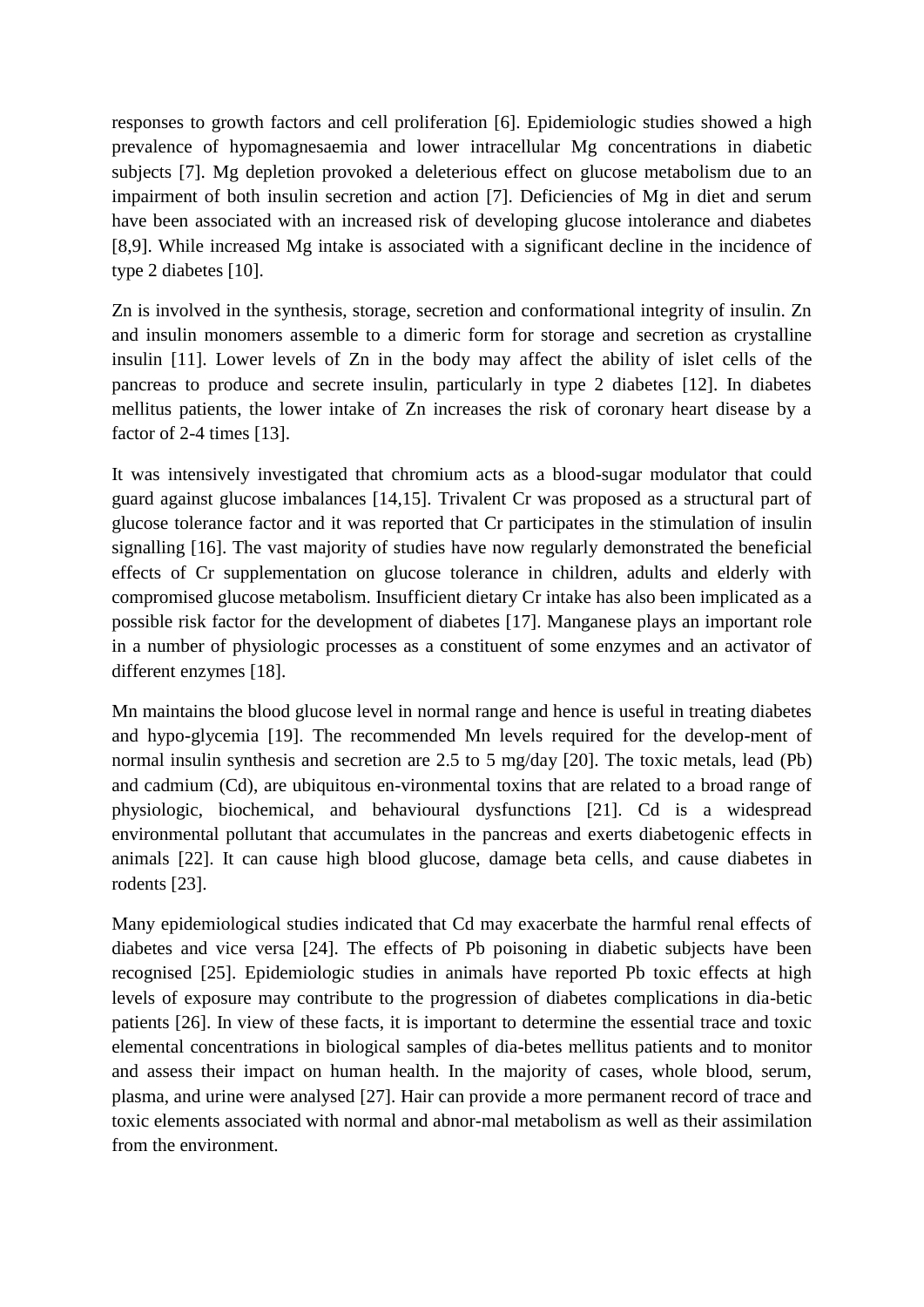In addition, hair is easily collected, conveniently stored, and easily treated. Therefore, the analysis of human hair has become an impor-tant way to understand any quantitative change in certain elements inside the body [28]. One of the most widely used analytical tech-niques for different elements of determination in biological and envi-ronmental materials is inductively coupled plasma atomic emission spectrometry (ICP-AES) due to its advantages over other analytical methods: to simultaneously determine many elements of interest, freedom from different chemical interferences and high detection power. The sensitivity of ICP-AES is lower than that of either induc-tively coupled plasma mass spectrophotometer (ICP-MS) or electro-thermal atomic absorption spectrometer (ETAAS). The ICP-AES can handle higher levels of total dissolved solids than ICPMS and is much faster than ETAAS. Since ICPAES is able to analyse samples with higher TDS, more concentrated solutions can be prepared allowing trace ele-ments to be measured. The main advantage of microwaveassisted samples pretreatment is it requires a small amount of mineral acids and a reduction in the production of nitrous vapours. Microwave systems keep blank levels low because only small volumes of reagents are required and allow more samples to be processed per hour than conventional digestion systems [29].

#### **2. Materials and methods**

#### **2.1. Apparatus**

In Ireland, the analysis of understudy elements was carried out by means of Varian Liberty 220 (Mulgrave, Victoria, Australia) inductively coupled plasma atomic emission spectrometer with the axially viewed plasma used for the analysis. The Liberty Series II ICP features a 40 MHz free running RF generator and a 0.75 m Czerny-Turner mono-chromator with 1800 grooves/mm holographic grating used in up to four orders. The resolution of the spectrometer is typically 0.018 nm in 1st order, 0.009 nm in 2nd order, 0.007 nm in 3rd order and 0.006 nm in 4th order. The instrument was controlled with a digital equipment corporation (DEC) Venturis computer with an Intel Pentium processor and Varian Plasma 96 software running under Microsoft Windows 95 operating system. The instrumental conditions are shown in Table 1. A Hinari Lifestyle (Elstree, Hertfordshire, England) domestic microwave oven (maximum heating power of 800 W) was used for digestion of the scalp hair samples.

The analysis of elements in Pakistan was carried out by a double beam Perkin-Elmer atomic absorption spectrometer model 700 (Norwalk, CT), equipped with a flame burner and graphite furnace HGA-400, a pyrocoated graphite tube with an integrated platform and an autosampler AS-800 (Perkin Elmer). The instrumental parameters are shown in Table 2. Mg and Zn were measured under optimised operating conditions using FAAS with an airacetylene flame, whereas Cd, Cr, Mn and Pb were determined using ETAAS.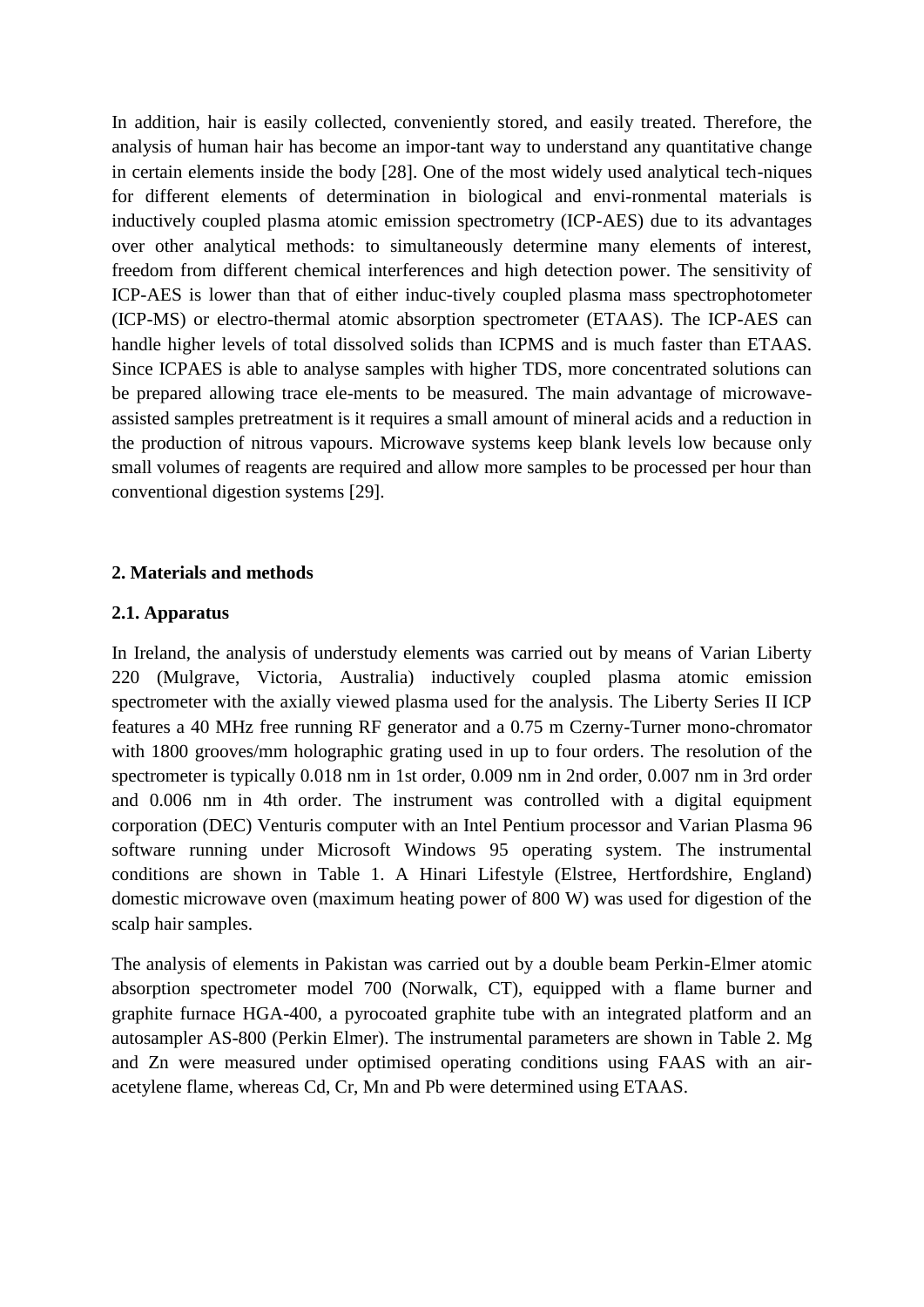#### Table 1

Measurement conditions for inductively coupled plasma atomic emission spectroscopy Liberty 220 ICP-AES.

| <b>Parameters</b>                | Cd                             | Cr                                                                                                                                                                                                                                                                                                                                                                                                                         | Mn     | Mg      | PЬ      | Zn    |  |  |  |
|----------------------------------|--------------------------------|----------------------------------------------------------------------------------------------------------------------------------------------------------------------------------------------------------------------------------------------------------------------------------------------------------------------------------------------------------------------------------------------------------------------------|--------|---------|---------|-------|--|--|--|
| Wavelength (nm)                  | 226.5                          | 267.72                                                                                                                                                                                                                                                                                                                                                                                                                     | 259.37 | 279.806 | 220.553 | 213.8 |  |  |  |
| Height (mm)                      | 3.                             | 5                                                                                                                                                                                                                                                                                                                                                                                                                          | 5      | 5       |         | 5     |  |  |  |
| Windows (nm)<br>(above the coil) | 0.027                          | 0.040                                                                                                                                                                                                                                                                                                                                                                                                                      | 0.027  | 0.027   | 0.027   | 0.027 |  |  |  |
| Scan (nm)                        | 0.040                          | 0.060                                                                                                                                                                                                                                                                                                                                                                                                                      | 0.040  | 0.040   | 0.040   | 0.040 |  |  |  |
| Common parameters                | (dynamic), max curve order (1) | Nebuliser type (V-groove), nebuliser pressure (150 kPa),<br>stabilisation time (10 s), sample delay time (30 s), rinse<br>time (10 s), pump-tube orange-orange (inlet), blue-blue<br>(outlet), snout purge (off), fast pump (On), integration<br>(3s), replicates 3, sample uptake (s) 30, PMT (V) 650,<br>power (kW) 1.10, plasma flow (l/min) 15.0, auxiliary flow<br>(I/min) 1.50, pump speed (rpm) 15, background mode |        |         |         |       |  |  |  |

Key words: kPa=kilo Pascal, s=seconds, PMT=photo multiplier tube, kW=kilo watt, rpm = rotation per minute.

#### Table 2

Measurement conditions for electrothermal atomization AAS 700

|                                                                                                                                                                                                                                                                                                                                                                                                 | Electrothermal AAS                                                                                  |                                                                                                              |                                                                                                               |                                                                                                             | Flame AAS                                                                                                                           |                   |
|-------------------------------------------------------------------------------------------------------------------------------------------------------------------------------------------------------------------------------------------------------------------------------------------------------------------------------------------------------------------------------------------------|-----------------------------------------------------------------------------------------------------|--------------------------------------------------------------------------------------------------------------|---------------------------------------------------------------------------------------------------------------|-------------------------------------------------------------------------------------------------------------|-------------------------------------------------------------------------------------------------------------------------------------|-------------------|
| Parameters                                                                                                                                                                                                                                                                                                                                                                                      | Cd                                                                                                  | Сr                                                                                                           | Mn                                                                                                            | Pb                                                                                                          | Mg                                                                                                                                  | Zn                |
| Lamp Current (MA)<br>Wavelength (nm)<br>Slit-width (nm)<br>Dry temperature ("C)/ramp/hold (s)<br>Ashing temperature("C)/ramp/hold (s)<br>Atomization temperature("C)/ramp/hold (s)<br>Cleaning temperature (°C)/ramp/hold (s)<br>Chemical modifier<br>Sample volume (10 $\mu$ ), cuvette = cup, carrier gas = (200 ml/min)<br>Background correction (D <sub>2</sub> lamp) used for all elements | 6.0<br>228.8<br>0.7<br>140/15/5<br>850/10/20<br>1650/0/5.0<br>2600/1/3<br>$Mg(NO_1)_2 + Pd(NO_1)_2$ | 7.5<br>357.9<br>0.7<br>140/15/5<br>1400/10/20<br>2500/0/5.0<br>2600/1/3<br>Mg(NO <sub>3</sub> ) <sub>2</sub> | 7.5<br>279.5<br>0.2<br>140/15/15<br>1400/10/20<br>2200/0/5.0<br>2600/1/3<br>Mg(NO <sub>3</sub> ) <sub>2</sub> | 8.0<br>283.3<br>0.7<br>140/15/5<br>700/10/20<br>1800/0/5.0<br>2600/1/3<br>Mg(NO <sub>3</sub> ) <sub>2</sub> | 7.5<br>285.2<br>0.7<br>Common parameters:<br>Burner height (mm) (7.5)<br>Oxidant (air) I/min (17.0)<br>Fuel (acetylene) I/min (2.0) | 7.5<br>214<br>0.7 |

Signals were measured as absorbance peaks in the flame absorption mode, whereas integrated absorbance values (peak area) were determined in the graphite furnace. A Pel (PMO23, Osaka, Japan) domestic microwave oven (maximum heating power of 900 W) was used for digestion of scalp hair samples. Acid-washed PTFE (polytetrafluoroethylene) vessels (Kartell, Milan, Italy) and flasks were used for preparing and storing solutions.

#### **2.2. Reagents and glass wares**

Ultrapure water obtained from ELGA LabWater system (Bucks, UK) was used throughout the work. Concentrated nitric acid (65%) and hydrogen peroxide (30%) were obtained from Merck (Darmstadt, Germany), and checked for possible trace metal contamination. Working standard solutions of Cd, Cr, Mg, Mn, Pb and Zn were pre-pared immediately prior to their use, by stepwise dilution of certified standard solutions (1000 ppm) Fluka Kamica (Buchs, Switzerland), with 0.5 mol/l HNO<sub>3</sub>. All solutions were stored in polyethylene bot-tles at 4 °C. For the accuracy of methodology, the certified reference materials (CRMs) of human hair NCS ZC 81002b (Beijing, China) and certified reference materials (CRMs) of human hair BCR 397 (Brussels, Belgium) were used (Table 3). All glassware and plastic materials used were previously soaked for 24 h in 5 mo1/1 nitric acid, washed with distilled and finally rinsed with ultrapure water, dried, and stored in a class 100 laminar flow hoods.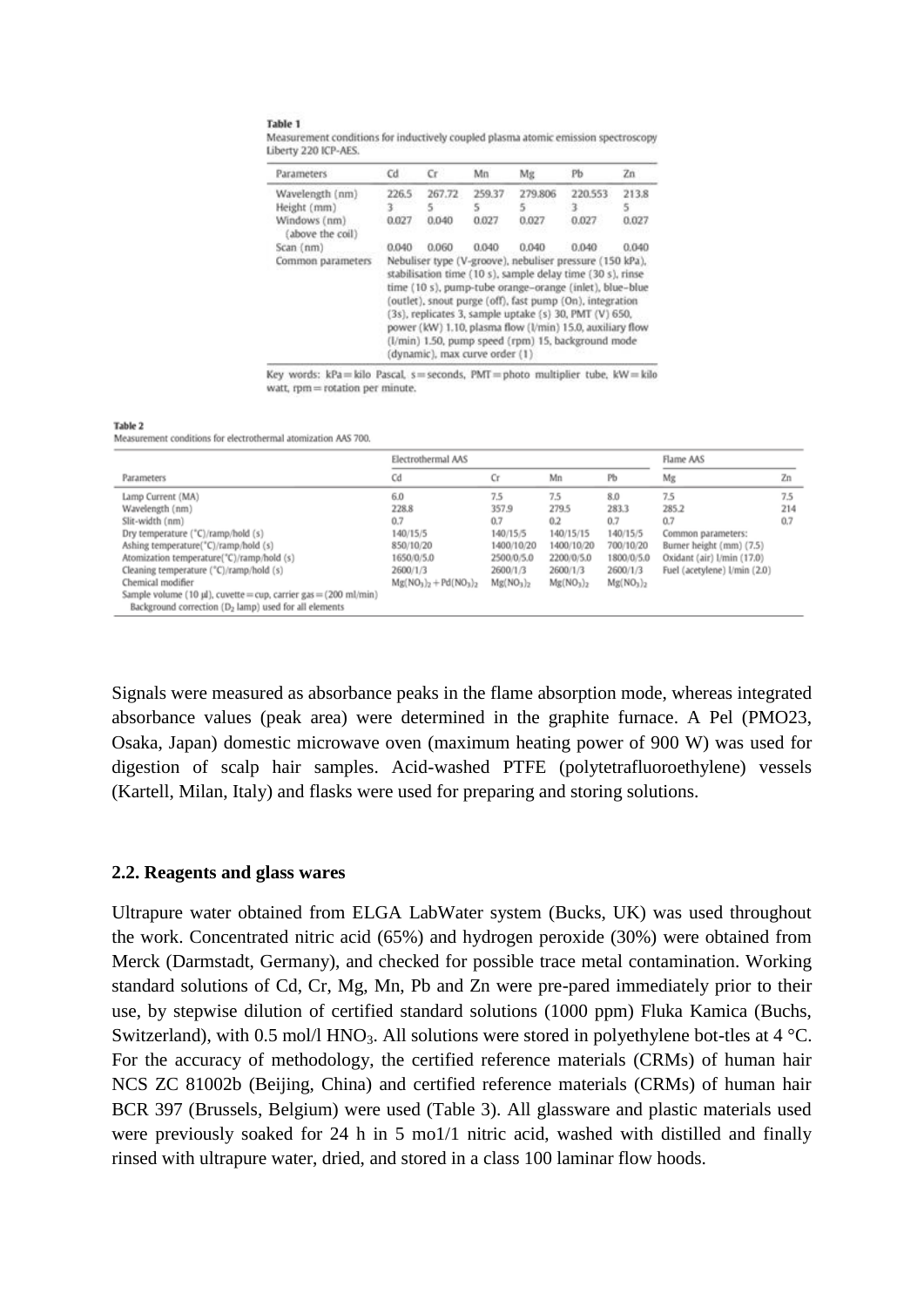| Countries  | Referents     | $DM-2$          | Referents       | $DM-2$         |
|------------|---------------|-----------------|-----------------|----------------|
| Pakistan   | 59            | 53              | 62              | 41             |
| Occupation | Office worker | Office worker   | Housewives      | Housewives     |
|            | 34 (58%)      | 27 (51%)        | 37 (59%)        | 20 (48%)       |
|            | Shopkeeper    | Shopkeeper      | Office worker   | Office workers |
|            | 25 (42%)      | 26 (49%)        | 25 (41%)        | 21 (52%)       |
| Ireland    | 31            | 29              | 25              | 22             |
| Occupation | Office worker | Office worker   | Office worker   | Office worker  |
|            | 21 (69%)      | 21 (74%)        | 20 (81%)        | 17 (78%)       |
|            | Teachers      | <b>Teachers</b> | <b>Teachers</b> | Teachers       |
|            | 10 (31%)      | 8(26%)          | 5(19%)          | 5(22%)         |
|            |               |                 |                 |                |

| Table 3                                       |  |
|-----------------------------------------------|--|
| The number of diabetic patients and referent. |  |

### **2.3. Sample collection and pretreatment**

The study was carried out in 2 phases on patients who have type 2 diabetes mellitus and with ages ranging from 30 to 50 y related to non-diabetic subject as referents. Phase 1 study was carried out from January 2006 to June 2006 in Hyderabad, Pakistan, while phase 2 was conducted from July 2010 to October 2010 in Dublin, Ireland. The temperatures of both cities are observed in the range of  $9.0-17.5$  °C and  $10-38$  °C for Dublin and Hyderabad, respectively. The Institutional Review Board of both countries approved the protocol, and all subjects signed the informed consent. The details of the demographics of patients and referents of both countries are given in Table 3. Type 2 diabetes mellitus patients of both countries were free from serious complications of diabetes (Table 3).

All patients have not used insulin to control their diabetes, and were under treatment with different oral medicines. All referents and patients were nonsmokers. A questionnaire was also administered to them in order to collect de-tails concerning physical data, ethnic origin, duration of diabetes, dietary habit, gender and age.

The details related to a donor's identity, residence, health condition, socio-economic status, smoking, alcohol drinking and education were also recorded. For all subjects, anthropometric parameters including weight, height, and waist circumference were measured using standard protocols. Blood pressure, glycohaemoglobin, fasting plasma glucose, fasting plasma insulin, serum total cholesterol, serum HDL cholesterol, serum LDL cholesterol, and serum triglycerides were measured using standard methods (Table 4).

The mean duration of the disease was  $5.8 \pm 3.5$  y (2-10 y). The criteria for the selection of diabetic patients was already diagnosed as DM-2 and confirmed by biochemical tests such as fasting plasma glucose and fasting plasma insulin. DM patients with kidney disorders, hypertension, heart disease and thyroid disease were not included in the study. The inclusion criteria of referent subjects of both genders had no history of DM and any other disease, documented in their medical notes. All control subjects underwent a routine medical examination in basic health care unit.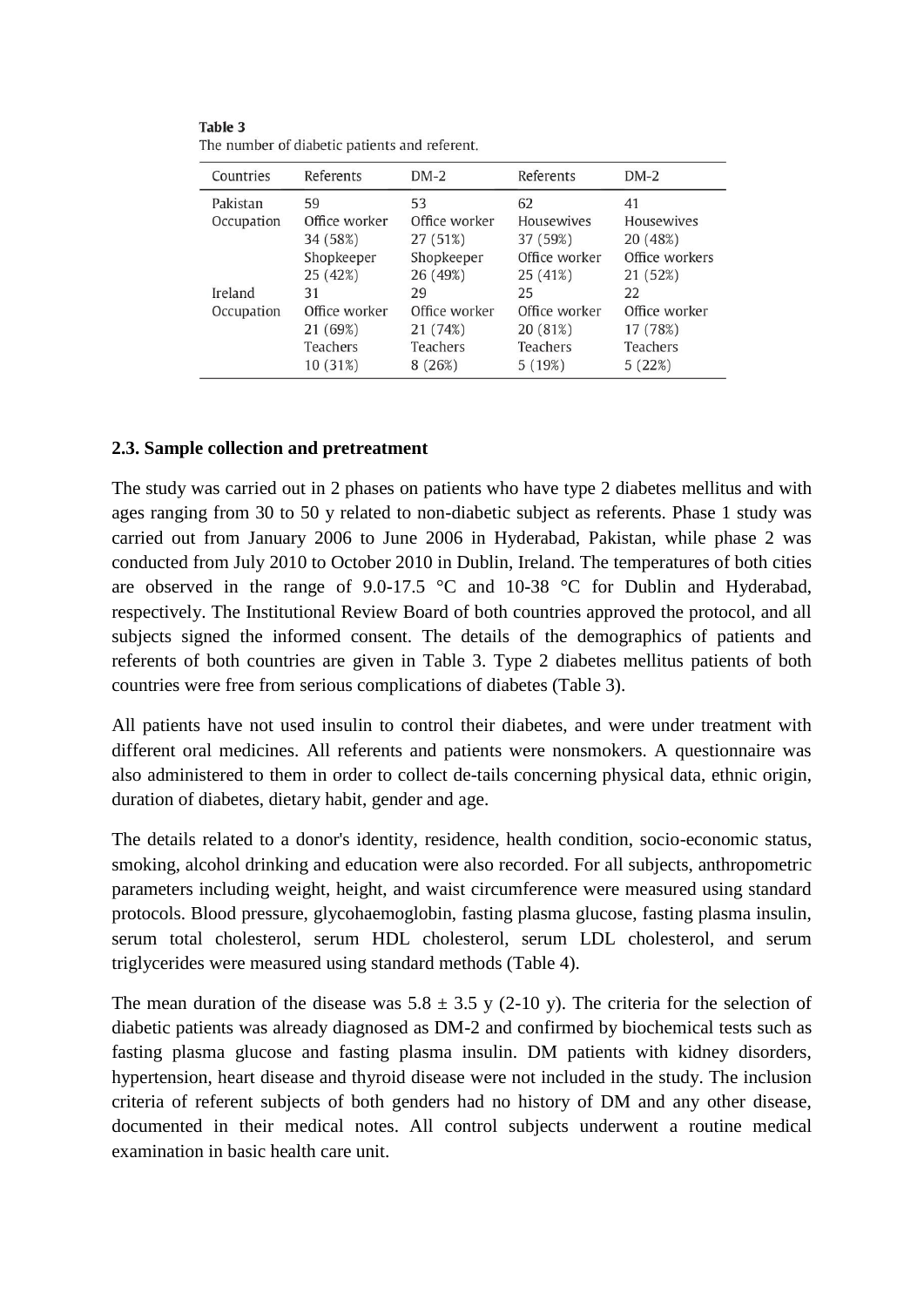**Cable 4** Characteristics of referent and type 2 diabetes mellitus patients of both countries.

| <b>Parameters</b>               | Pakistan        |                  |                |                  | Ireland          |                  |                  |                  |  |
|---------------------------------|-----------------|------------------|----------------|------------------|------------------|------------------|------------------|------------------|--|
|                                 | Male.           |                  | Female         |                  | Male             |                  | Fernale          |                  |  |
|                                 | Referents       | <b>Diabetics</b> | Referents      | <b>Diabetics</b> | Referents        | <b>Diabetics</b> | Referents        | <b>Diabetics</b> |  |
| Height (cm)                     | $176.2 \pm 1.9$ | $173.5 + 2.2$    | $149.7 + 6.3$  | $152.6 + 8.73$   | $179.2 \pm 1.34$ | $180.2 \pm 1.44$ | $164.0 \pm 1.03$ | $164.8 \pm 1.52$ |  |
| Weight (kg)                     | $75.8 + 2.3$    | $78.9 + 6.3$     | $67.8 + 7.4$   | $70.6 + 6.28$    | $78.7 \pm 1.25$  | $80.7 \pm 1.36$  | $60.4 \pm 1.13$  | $62.5 + 1.36$    |  |
| Waist circumference (cm)        | $76.4 + 9.9$    | $83.2 + 3.1$     | $72.5 + 7.89$  | $76.9 + 8.21$    | $75.9 + 1.25$    | $85.9 + 1.45$    | $63.1 \pm 0.51$  | $63.7 \pm 1.52$  |  |
| $BMI$ $(kg/m2)$                 | $24.4 + 1.6$    | $26.2 + 2.9$     | $30.3 + 3.6$   | $30.2 + 4.1$     | $24.5 \pm 1.59$  | $248 + 1.28$     | $22.5 \pm 1.32$  | $23.0 + 0.62$    |  |
| Systolic BP (mm Hg)             | $124.2 \pm 6.8$ | $121.4 \pm 5.1$  | $122 \pm 5.28$ | $121.9 + 8.94$   | $119.8 + 2.46$   | $120.9 \pm 1.57$ | $119.6 + 1.09$   | $120.2 \pm 1.36$ |  |
| Diastolic BP (mm Hg)            | $79.7 + 6.2$    | $82.5 + 4.73$    | $79.8 + 4.2$   | $82.8 + 3.62$    | $79.6 + 2.3$     | $85.4 + 1.05$    | $79.9 \pm 1.42$  | $80.3 + 1.16$    |  |
| Fasting plasma glucose (mmol/l) | (90, 99)        | (132, 189)       | (88, 95)       | 123, 182         | (90, 99)         | (131, 187)       | (85, 99)         | (135, 192)       |  |
| Fasting plasma insulin (mmol/l) | 4.35            | 6.5              | 4.32           | 5.96             | 4.29             | 6.65             | 4.36             | 6.53             |  |
| Serum total cholesterol (mg/dl) | $162 + 37$      | $193 + 35$       | $171 + 28.2$   | $197 + 38.6$     | $158 + 25.8$     | $195 + 28.2$     | $165 \pm 19.6$   | $196 + 27.6$     |  |
| Serum HDL cholesterol (mg/dl)   | $37.5 \pm 11.5$ | $29 + 9.9$       | $38.6 + 6.2$   | $28.5 + 3.6$     | $35.4 + 6.95$    | $28.5 \pm 4.72$  | $38.6 + 9.38$    | $27.8 + 7.8$     |  |
| Serum LDL cholesterol (mg/dl)   | $98 + 34$       | $246 + 36$       | $93.5 + 9.86$  | $255 + 23.6$     | $96.7 + 25.8$    | $238 + 259$      | $97.2 + 23.9$    | $238 + 26.6$     |  |
| Serum triglycerides (mg/dl)     | $155 + 88.1$    | $234 + 52.8$     | $153 \pm 25.3$ | $258 + 19.5$     | $148 + 69.6$     | $240 \pm 36.7$   | $152 + 70.6$     | $243 \pm 38.7$   |  |

Diabetic patients and referents were physically active persons, and no statistically significant differences were observed regarding height and weight. The dietary habits of Pakistani people depend upon animals (chicken, mutton, and beef), plants (vegetables and beans) and grain (wheat, rice and others),while the Irish people mostly used chicken, vegetables, grains and beans.

#### **2.4. Collection of scalp hair samples**

The hair samples  $(-1.0 \text{ g each})$  were taken from the nape of the neck. The collected hair samples were kept in separate plastic envelopes for each participant and marked with identification number. The plastic envelope of each subject was tightly sealed and attached to a questionnaire. Before analysis, each individual hair sample was cut into approximately 0.5 cm long pieces, then subsequently washed with diluted Triton X-100, distilled water and deionised water.

The samples were then rinsed three times with acetone [29], and dried in an oven at  $75 \pm 5$  °C for 2 h. Dried samples were stored separately in polyethylene bags.

#### **2.5. Microwave-assisted acid digestion**

A microwave-assisted digestion (MWD) procedure was carried out, in order to achieve a shorter digestion time. Duplicate samples of scalp hair (200 mg) of each DM-2 patient and referent were directly placed into PTFE flasks (25 ml in capacity). Two millilitres of a freshly prepared mixture of concentrated HNO3-H202 (2:1, v/v) was added to each flask and kept for 10 min at room temperature then placed in a covered PTFE container. This was then heated following a one-stage digestion programme at 80% of total power (800 W). Complete digestion of scalp hair samples required 5-8 min. After digestion, the flasks were left to cool and the resulting solution was evaporated to semidried mass to remove the excess acid.

About 5 ml of 0.1 mol/1 nitric acid was added to the residue, filtered through a Whatman no. 42 filter paper and made volume up to 10.0 ml in volumetric flasks with 0.1 mol/1 nitric acid.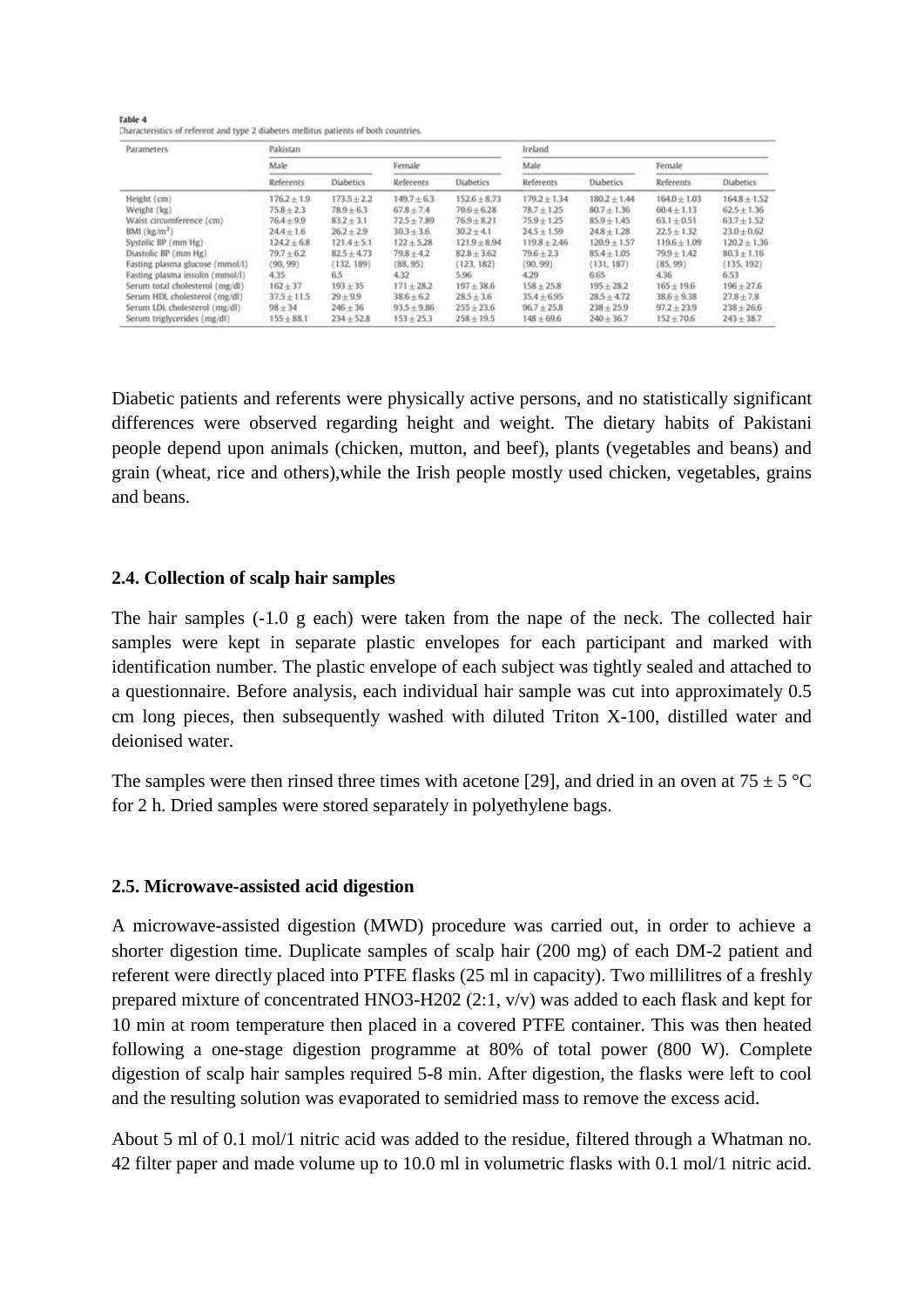Blank extractions were carried out through the complete procedure. Blanks and standard solutions were prepared in a similar acid matrix. The validity and efficiency of the MWD meth-od were checked with certified values of human hair NCS ZC 81002b, certified human hair CRM 397 and with those values obtained from conventional wet acid digestion method as reported in our previous work [29].

#### **2.5.1. Statistical analysis**

Statistical analyses were performed using computer programme Excel XL State (Microsoft Corp., Redmond, WA) and Minitab 13.2 (Minitab Inc., State College, PA). The Student's ttest was used to as-sess the significance of the differences in obtained and certified values of elements in CRMs. Differences were significant when the P-value was <0.05. Pearson's correlation was used to link the difference in concentration of elements in patients and referents.

#### **2.6. Analytical figures of merit**

The linear range of calibration curve of understudy elements was reached from the detection limit up to 100  $\mu$ g/l. The detection limit (LOD) was defined as  $3s/m$ , where s is the standard deviation corresponding to 10 blank injections and m is the slope of the calibration graph. The LODs of 0.05, 0.55, 0.41, 0.845, 6.54 and 5.04 pg/l were calculated for Cd, Pd, Cr, Mn, Mg and Zn, respectively. The validity and efficiency of the microwave assisted digestion method were checked with those obtained from conventional wet acid digestion method [27- 29]. The indicative values for both protocols were calculated as the mean values of six replicates of certified human hair sample (BCR 397) and NCS ZC 81002b were close to that of the certified values, which confirmed the reliability of the methods (Table 5).

The precision of the methods, expressed as the variances of 8 independent analyses of the same sample, provided valuesb10% for both techniques.

| <b>Elements</b> | <b>CDM</b>                                                     | <b>MDM</b>                | T value <sup>2</sup> | % recovery <sup>b</sup> | Certified values         |
|-----------------|----------------------------------------------------------------|---------------------------|----------------------|-------------------------|--------------------------|
|                 | Certified human hair reference material (NCS ZC 81002b) (µg/g) |                           |                      |                         |                          |
| Cd              | $0.0716 \pm 0.003$ $(4.19)^{h}$                                | $0.0714 \pm 0.006$ (8.40) | 0.305                | 99.7                    | $0.072 \pm 0.010$        |
| Cr              | $8.72 \pm 0.73$ (8.37)                                         | $8.67 \pm 0.49$ (5.65)    | 0.902                | 99.4                    | $8.74 \pm 0.97$          |
| Mn              | $3.79 \pm 0.34$ (8.97)                                         | $3.76 \pm 0.28$ (7.45)    | 0.727                | 99.2                    | $3.83 \pm 0.39$          |
| Pb              | $3.80 \pm 0.37$ (9.74)                                         | $3.72 \pm 0.35$ (9.41)    | 0.081                | 98.05                   | $3.83 \pm 0.18$          |
| Zn              | $191 \pm 7.28$ (3.81)                                          | $187 + 9.53(5.09)$        | 0.648                | 97.9                    | $191 \pm 16$             |
| Mg              | $247.4 \pm 13.6$ (5.50)                                        | $246.5 \pm 10.8$ (4.38)   | 0.820                | 99.6                    | $248 + 14$               |
|                 | Certified human hair material CRM 397 (µg/g)                   |                           |                      | <b>College College</b>  |                          |
| Cd              | $0.53 \pm 0.025$ (4.72)                                        | $0.524 \pm 0.024$ (4.58)  | 0.2256               | 98.87                   | $0.52 + 0.024$           |
| Cr.             | $90.94 + 5.99(6.59)$                                           | $89.23 + 6.53(7.32)$      | 0.0023               | 98.12                   | $91.0 + 10''$            |
| Mn              | $11.09 \pm 0.85$ (7.66)                                        | $10.88 \pm 0.95$ (8.73)   | 0.0012               | 98.11                   | $11.2 \pm 0.3$ *         |
| Pb              | $33.29 \pm 1.21$ (3.63)                                        | $32.56 \pm 1.18$ (3.62)   | 0.096                | 97.8                    | $33 + 1.2$               |
| Zn              | $197 \pm 12.8$ (6.2)                                           | $194 \pm 11.3$ (5.7)      | 0.0345               | 98.6                    | $199 + 5$                |
| Mg              | $199.0 \pm 13.5(6.79)$                                         | $198.2 \pm 12.3$ (6.2)    | 0.838                | 99.6                    | $200 \pm 5$ <sup>*</sup> |

recovery was calculated according to:  $\frac{M(M_C \times 100)}{1000}$ <br><sup>4</sup> Paired t-test between CDM and MWD, DF = 9, T (critical) at 95% Cl = 2.262, P = 0.05, means in percentage.

<sup>b</sup> Values in ( ) are RSD.

\* Informative value. \* Indicative value.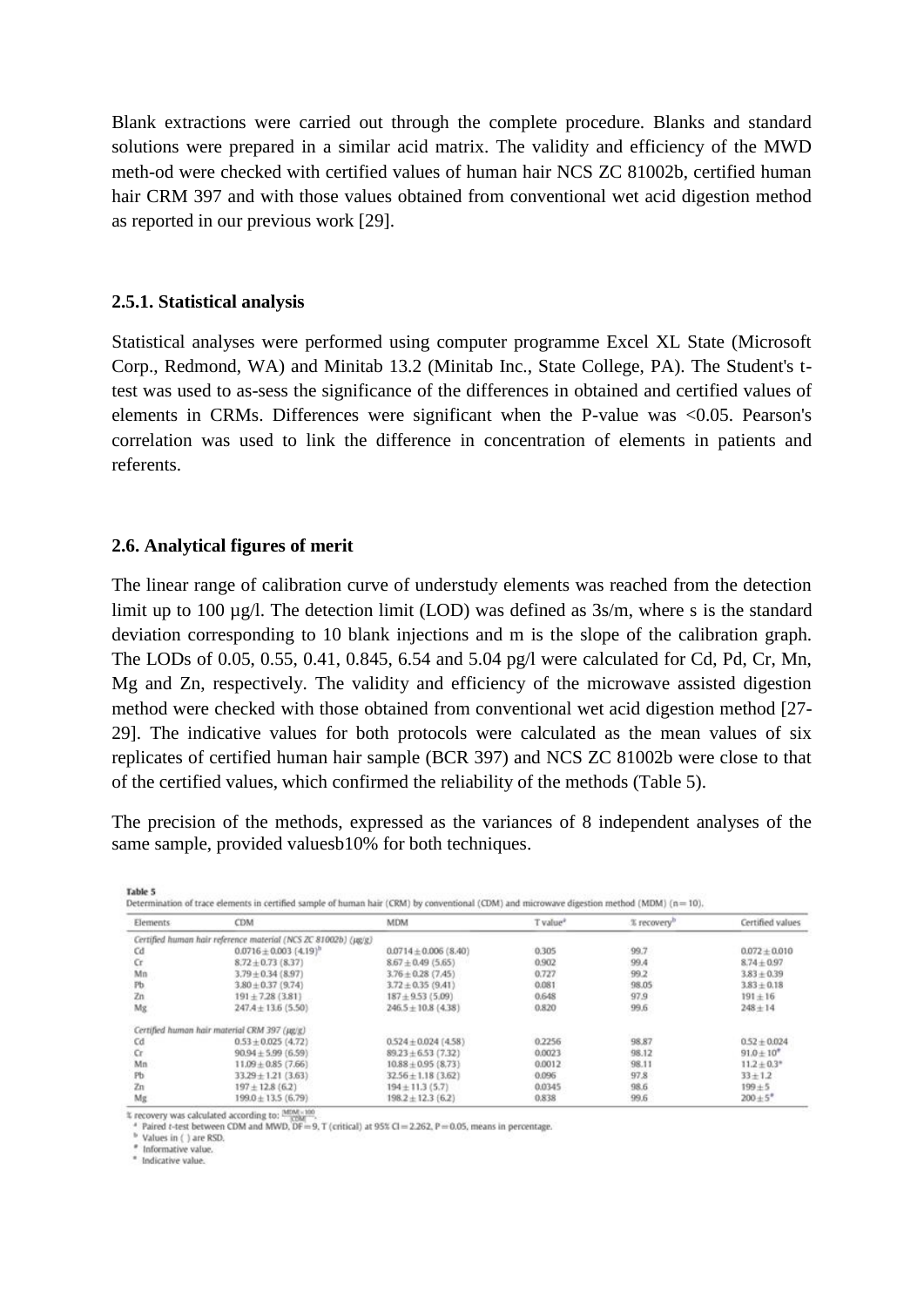### **3. Results**

 $0.3328$ 

Table 6 shows the descriptive data as mean values with standard deviation (SD) and P-values for each element in diabetic and referent subjects. Significantly lower concentrations of Zn, Cr, Mn and Mg were found in diabetic patients as compared to healthy subjects (unpaired ttest, Pb0.05).

|                            | Cadmium         | Chromium       | Manganese       | Magnesium       | Lead            | Zinc           |
|----------------------------|-----------------|----------------|-----------------|-----------------|-----------------|----------------|
| Referents                  |                 |                |                 |                 |                 |                |
| Pakistani                  |                 |                |                 |                 |                 |                |
| Male                       | $1.63 \pm 0.25$ | $3.7 + 0.32$   | $3.8 + 0.63$    | $71.0 \pm 16.3$ | $5.93 \pm 0.35$ | $224 \pm 10.6$ |
| Female                     | $1.54 \pm 0.17$ | $3.9 \pm 0.37$ | $4.3 \pm 0.49$  | $72.8 \pm 15.1$ | $5.12 \pm 0.52$ | $236 \pm 9.8$  |
| Irish                      |                 |                |                 |                 |                 |                |
| Male                       | $0.68 + 0.15$   | $3.86 + 0.18$  | $3.93 \pm 0.21$ | $73.9 + 21.6$   | $3.63 \pm 0.37$ | $252 \pm 13.6$ |
| Female                     | $0.62 + 0.07$   | $3.94 + 0.33$  | $4.35 \pm 0.15$ | $74.8 \pm 20.6$ | $3.52 \pm 0.21$ | $245 \pm 10.5$ |
| Diabetes mellitus patients |                 |                |                 |                 |                 |                |
| Pakistani                  |                 |                |                 |                 |                 |                |
| Male                       | $3.19 + 0.3$    | $2.1 + 0.22$   | $2.3 \pm 0.42$  | $43.5 \pm 19.6$ | $9.98 + 0.52$   | $163 \pm 8.6$  |
| Female                     | $2.85 + 0.33$   | $2.2 + 0.17$   | $2.4 \pm 0.3$   | $46.9 + 19.8$   | $9.31 \pm 0.83$ | $176 \pm 9.32$ |
| Irish                      |                 |                |                 |                 |                 |                |
| Male                       | $2.26 + 0.32$   | $2.58 + 0.14$  | $2.10 + 0.22$   | $41.8 \pm 17.5$ | $6.42 + 0.50$   | $157 + 9.3$    |
| Female                     | $1.76 \pm 0.06$ | $2.65 + 0.21$  | $2.46 \pm 0.34$ | $42.6 \pm 18.4$ | $6.36 \pm 0.47$ | $148 \pm 12.9$ |

The concentrations of Mg in the scalp hair samples of male and female Irish referents were significantly higher at 95% confidence interval (CI: 72.8, 74.9) and (73.9, 75.0)  $\mu$ g/g, respectively, as compared to male and female Irish DM patients (P>0.001). The Mg levels in the scalp hair samples of male and female Pakistani referents (CI: 70.3, 71.8) and (CI: 72.0, 73.5) pg/g, respectively, were found to be higher than those values observed for DM patients of both genders  $(P> 0.001)$ .

The concentrations of Zn in the scalp hair samples of male and female Irish referents were significantly higher (CI: 245, 259) and (239, 250) µg/g, respectively, as compared to DM patients (CI: 153, 162) and (CI: 141, 155)  $\mu$ g /g, for male and female respectively (P<0.001). The same trend was observed for Zn levels in scalp hair samples of male and female Pakistani referents and DM-2 patients (P> 0.001). It was observed that the level of Zn in scalp hair samples of Irish referent was  $10-11\%$  higher than Pakistani referents (P= 0.35). The concentrations of Cr in the scalp hair samples of male and female Irish DM patients were significantly lower (CI: 2.50, 2.66) and (2.55, 2.76) µg, respectively, as compared to referent males and females (P<0.01).

The same difference was observed between Pakistani DM patients and referents of both genders. The concentrations of Mn in the scalp hair samples of male and female Irish referents were significantly higher (CI: 3.81, 4.04) and (4.27, 4.43) pg/g, respectively, as compared to male and female Irish DM patients (P<0.01). The Mn levels in the scalp hair samples of male and female Pakistani referents (CI: 3.52, 4.15) and (CI: 4.05, 4.55)  $\mu$ g/g, respectively, were found to be higher than those values observed for DM patients of both genders (P> 0.01). For both categories of donors, the levels of Cd and Pb in scalp hair samples of DM patients were higher as compared to referent subjects. The concentrations of Cd in the scalp hair samples of male and female Irish DM patients were significantly higher at 95% confidence interval (CI: 2.10, 2.42) and (CI: 1.72, 1.79) pg/g, respectively, as compared to male and female referents (CI: 0.61, 0.76) and (CI: 0.58, 0.66) pg/g, respectively, with P<0.001 (Table 5). The Cd levels in the scalp hair samples of Pakistani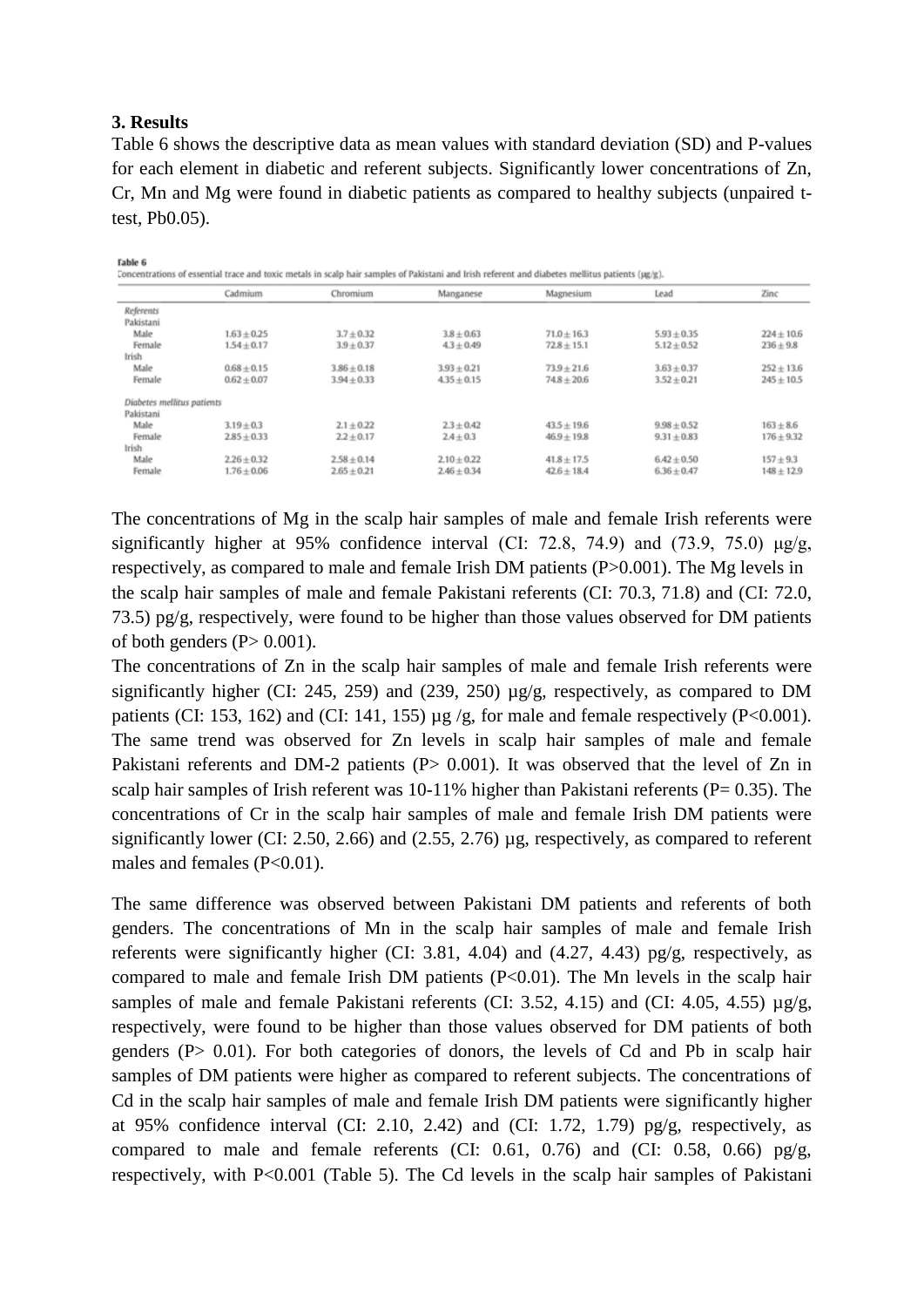male and female referents (CI: 1.50, 1.75) and (CI: 1.46, 1.62)  $\mu$ g /g, respectively, were found to be significantly lower than those in male and female Pakistani DM patients ( P< 0.001) (Table 6). The levels of Cd in scalp hair samples of Pakistani patients and referents were two to three folds higher than the Irish referents and DM-2 patients.

The ranges of Pb in the scalp hair samples of male Irish and Pakistani referents were (CI: 3.44-3.80) and (CI: 5.78-6.10) µg /g, respectively, whereas in Irish and Pakistani DM male patients were found to be (CI:  $628-6.67$ ) and (CI:  $9.72-10.2$ ) pg/g, respectively (P<0.001). The same trend was observed in female cases (Table 6). The positive correlation was observed between Zn, Cr and Mg levels in scalp hair of both genders (r= 0.632 to 0.829, P <0.001), indicating that these essential elements have beneficial roles in normal carbohydrate metabolism. While negative correlation was achieved between essential (Mg, Mn, Cr and Zn) and toxic elements (Cd and Pb) in scalp hair of understudied populations belonging to both countries ( $r = -0.587 - 0.812$ ,  $P < 0.001$ ).

#### **4. Discussion**

The analytical results of hair provide a more permanent record of elemental contents than blood and urine analyses [30]. Clinical research suggests that the homeostasis of elements can be disturbed by DM. Conversely, researches also suggest that the early imbalances of specific elements may play an important role in upsetting normal glucose and insulin metabolism. With regard to essential elements, the main clinical interest and majority of publication focus on deficiencies of a single element or certain combinations of elements [2]. In the present study, the correlation of essential and nonessential elements in scalp hair of DM-2 patients of both genders related to non-diabetic subjects belonging to Pakistan and Ireland was carried out. The results presented in Table 4 for healthy subjects and DM-2 patients confirm higher levels of Cd and Pb while lower values of Mg, Mn, Zn and Cr are associated with diabetes, which are consistent with other studies [31-34]. The results showed that the level of Mg was significantly lower in scalp hair samples of DM-2 patients as related to referents ( $P < 0.001$ ). Many studies suggest an inverse association between serum or plasma

Mg levels and risk of type 2 diabetes, indicating a potential role of Mg status in its pathogenesis [35,36]. Mg is a critical cofactor for several enzymes in carbohydrate metabolism, and involved in energy producing phosphorylation reactions [37]. Magnesium deficiency in type 2 diabetes mellitus is frequently associated with both extracellular and intracellular Mg depletion.

Epidemiologic studies have found high prevalence of hypomagnesaemia in subjects with type 2 diabetes, especially in those with poorly controlled glycemic control [38]. The present study shows that diabetic patients have low levels of Zn in scalp hair samples, which is consistent with other study [39]. Zn levels in female diabetics and referents of both countries were found to be higher than male diabetic and referent subjects, which are consistent with other investigation [40]. Zn deficiencies in diabetes are associated with excess free radical activity and increased oxidation of fats (lipids). When fats become oxidised, they are believed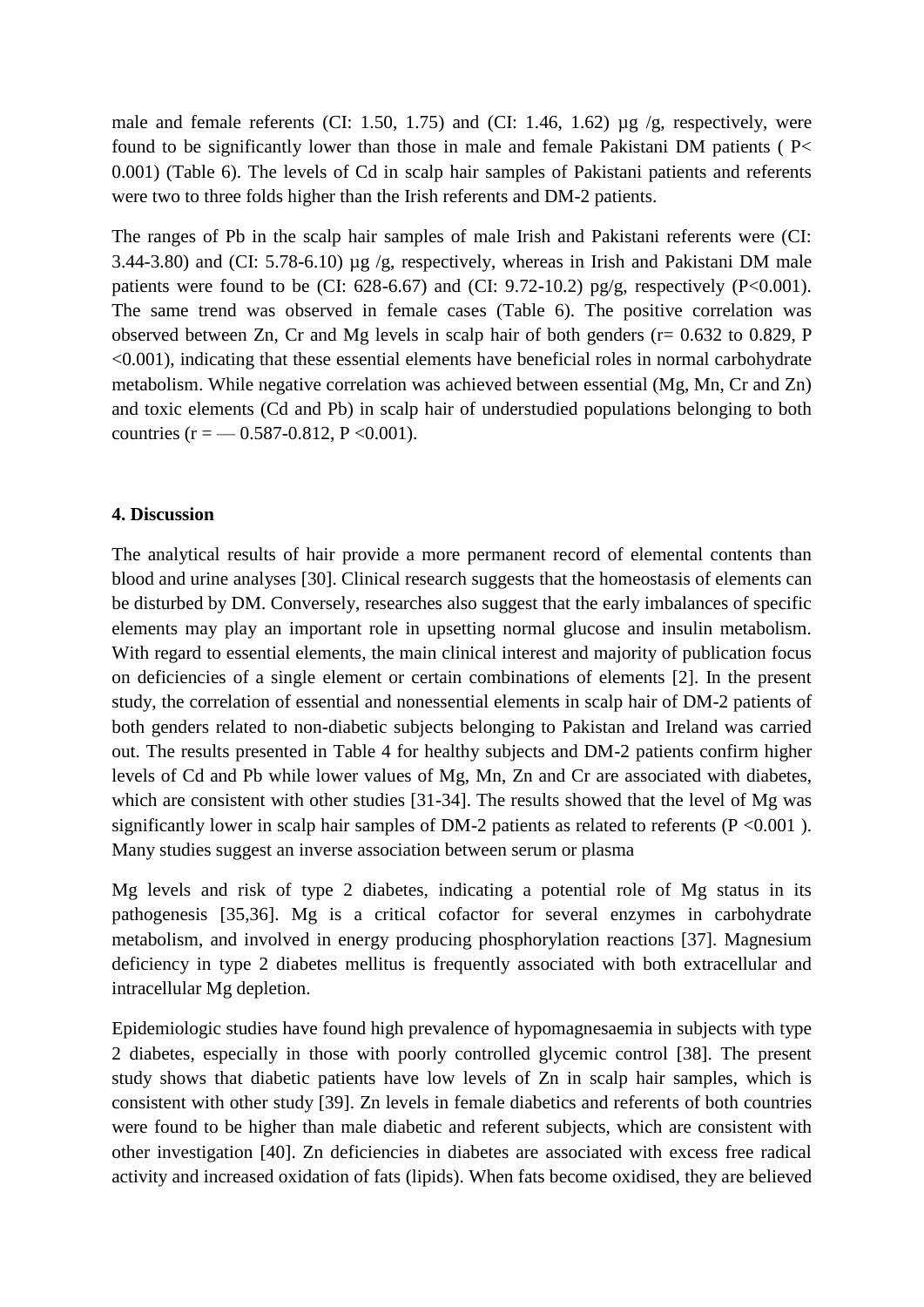to become more reactive and damaging to the heart, arteries, and other integral parts of the vascular system [41].

The resulted data indicated that the scalp hair of DM-2 patients of both countries have significantly lower levels of Cr as compared to referents. Cr is an essential element required for normal carbohydrate and lipid metabolism. Many scientists have demonstrated that a severe deficiency in Cr led to fasting hyperglycemia, glucosuria and impaired growth [42]. Our results are in good agreement with other investigation, which reported that the administration of Cr has a beneficial role on diabetes mellitus patients [43,44].

In our study, DM patients of both genders have lower levels of Mn in scalp hair samples than normal healthy groups of both genders. It was reported that urinary Mn excretion was slightly higher in DM patients as compared to referents [45]. Lower Mn concentrations were detected in lymphocytes derived from DM patients versus healthy subjects [46]. Ekmekcioglu et al. showed that insulin resistant diabetic patients responded well to oral doses of Mn [46]. It was investigated that appropriate Mn levels are required for normal insulin synthesis and secretion [47]. The findings of the present study clearly demonstrate that the concentration of toxic metals increased in the scalp hair samples of diabetic patients as compared to referents (Table 5). Although the understudy populations were non-smokers, but the potential health impact from smoking cigarettes that deliver high levels of toxic metal is not limited to active smokers. In indoor environments, Cd, Pb, As and organic carcinogens from side stream smoke are readily available for passive exposure [48]. An epidemiological study sug-gests a positive association between exposure to Cd and the incidence and severity of diabetes [49].

A significant association between elevated levels of urinary Cd and increases in fasting blood glucose was observed in a number of individuals diagnosed with type 2 diabetes [49]. A previous study has shown that exposure of experimental animals to Cd compounds increased the blood glucose concentration [50]. An epidemiological investigation has also indicated that the in-creased blood glucose level and decreased serum insulin level were shown in Cdexposed workers as compared with the nonexposed subjects [51].

However, the detailed effects and mechanisms of Cd on insulin secretion/utilisation and blood glucose regulation are still unclear. Cd-induced cellular toxicity has been described in various targets including metalloenzyme interferences, thiol protein alterations, inhibition of energy metabolism, DNA and membrane structure/function alterations, and excessive oxidative damage [52]. Several studies have shown that Cd-induced hyperglycemia was associated with increased lipid peroxidation, decreased insulin release, increased activation of gluconeogenic enzymes and impaired insulin receptor [53,54]. The high Pb burden is a predictor of prospective increases in complexity of diabetes. Environmental or occupational Pb exposures create high prevalence (and growing incidence) of type 2 diabetes to occur in the general population [55]. An increase in bone resorption is a characteristic of age-ing in both men and women, ageing-associated release of bone Pb into the circulation is a potentially important source of soft-tissue Pb expo-sure and toxicity in diabetes [56].

This is the first study with comprehensive data on toxic and essential elements in the scalp hair samples of diabetic and referent subjects of two countries (Pakistan and Ireland). The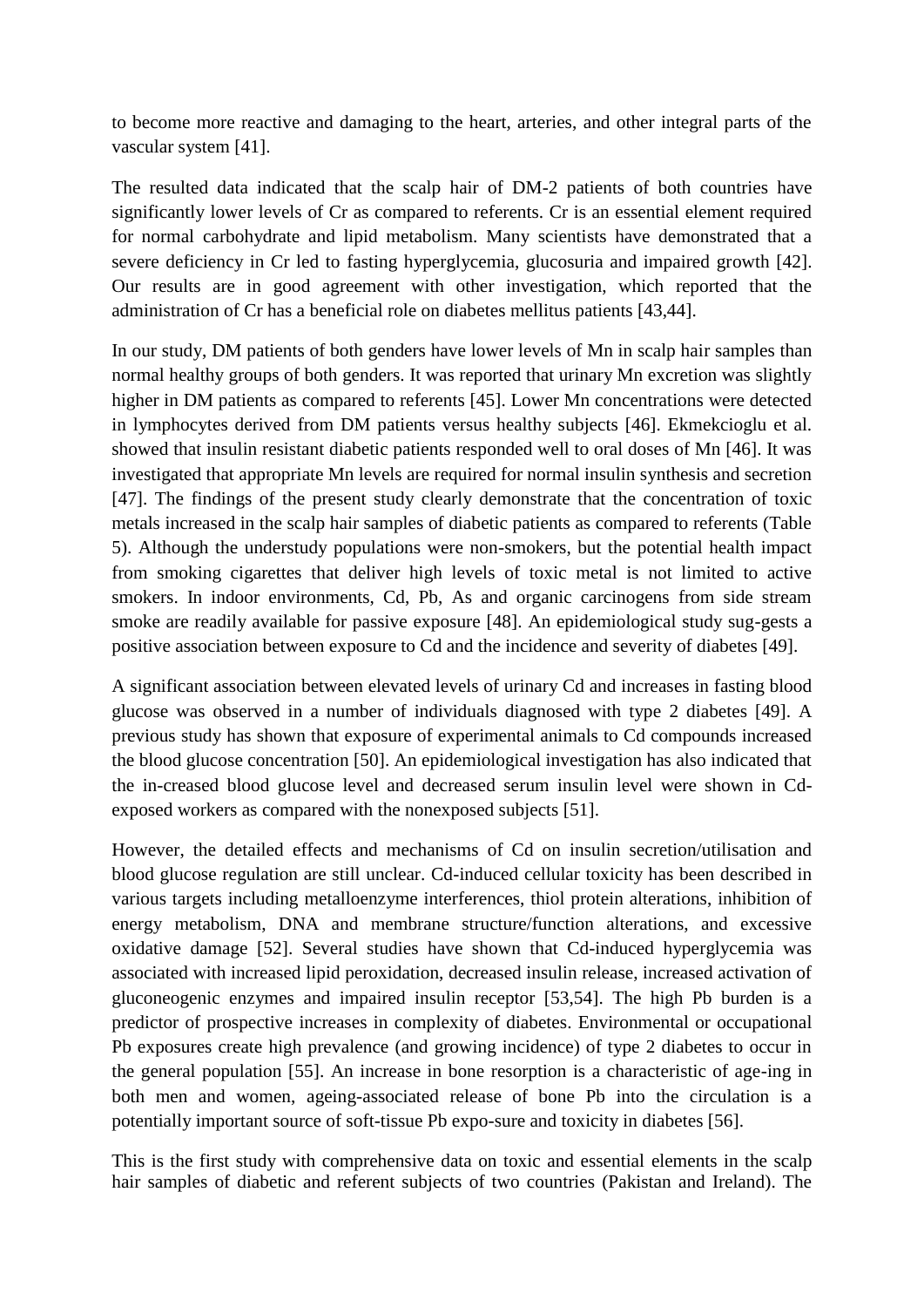concentrations of essential trace and toxic elements in scalp hair samples of the Irish referent subjects were close to those reported for other European [57–65], American [66–69] and Australian [70] countries (Table 7).

The concentrations of Cd and Pb in Pakistani referents were almost higher than in European countries, which are in agreement with the studies carried out in Asia [71-85], and African countries [86-90] (Table 7).

| parts of the world.          |                    |            |      | Comparison of different elemental contents (µg/g) in scalp hair of people from various | Countries/Authors                         |    | Elements Age (y) N |     | $x \pm s/r$ ange ( $\mu$ g/g)          |
|------------------------------|--------------------|------------|------|----------------------------------------------------------------------------------------|-------------------------------------------|----|--------------------|-----|----------------------------------------|
| Countries/Authors            | Elements Age (y) N |            |      | $x \pm s$ /range ( $\mu$ g/g)                                                          |                                           | Mn |                    |     | $15.38 \pm 12.6$<br>$10.521 \pm 4.875$ |
| Europe                       |                    |            |      |                                                                                        |                                           | Cr |                    |     | $3.682 \pm 1.362$                      |
| Sweden                       |                    |            |      |                                                                                        |                                           |    |                    |     | $5.027 \pm 1.714$                      |
| Rodushkin and                | Pb                 | $1 - 75$   | 114  | $0.22 - 7.26$                                                                          |                                           | Mg |                    |     | $327.0 \pm 319$                        |
| Axelsson [57]                | Cd                 |            |      | $0.010 - 0.356$                                                                        |                                           |    |                    |     | $418.2 \pm 124.2$                      |
|                              | Zn                 |            |      | 68-198                                                                                 | India                                     |    |                    |     |                                        |
|                              | Mn                 |            |      | $0.080 - 2.41$                                                                         | Vishwanathan                              | Pb | 36 <sub>±</sub>    | 25  | $24.8 \pm 5.92$                        |
|                              | Cr                 |            |      | $0.046 - 0.527$                                                                        | et al. [75]                               | Cd | 1.23y              |     | $5.12 \pm 3.41$                        |
| England                      |                    |            |      |                                                                                        |                                           | Zn |                    |     | $265.2 \pm 17.3$                       |
| Reilly and Harrison [58]     | Zn                 | $16 - 25$  | 215  | 210-235                                                                                |                                           | Сr |                    |     | $35.2 \pm 3.62$                        |
| Germany                      |                    |            |      |                                                                                        | Sukumar and                               | Pb | $31 - 45y$         | 17  | $8.9 \pm 1.9$                          |
| Seifert et al. [59]          | Сr                 | $25 - 69$  | 2524 | $0.111 - 0.117$                                                                        | Subramanian [76]                          |    | $46 - 60y$         | 11  | $4.5 \pm 2.8$                          |
|                              | Cd                 |            |      | 0.045-0.048                                                                            |                                           | Cd |                    |     | $1.5 \pm 0.3$                          |
|                              | Pb                 |            |      | $0.93 - 0.99$                                                                          |                                           |    |                    |     | $1.9 \pm 0.5$                          |
|                              | Mg                 |            |      | 29.5-31.4                                                                              |                                           | Zn |                    |     | $87.0 \pm 1.9$                         |
|                              | Zn                 |            |      | 154-158                                                                                |                                           |    |                    |     | $112.8 + 25.3$                         |
| Poland                       |                    |            |      |                                                                                        |                                           | Mn |                    |     | $1.3 \pm 0.3$                          |
| Nowak and                    | Pb                 | $25 - 39y$ | 624  | $4.8 - 5.7$                                                                            |                                           |    |                    |     | $1.4 \pm 0.6$                          |
| Chmielnicka <sup>[60]</sup>  | Cd                 |            |      | $0.56 + 2.3$                                                                           |                                           | Cr |                    |     | $1.0 + 0.6$                            |
|                              | Zn                 |            |      | $132.7 \pm 135.7$                                                                      |                                           |    |                    |     | $0.4 \pm 0.2$                          |
|                              | Cr                 |            |      | $1.1 \pm 1.6$                                                                          | Mehra and Juneja [77]                     | Pb | $1 - 30y$          | 50  | $7.60 \pm 6.44$                        |
| Trojanowski et al. [61]      | Pb                 | $26 - 50$  | 109  | $3.71 \pm 0.29$                                                                        |                                           | Cd |                    |     | $0.32 \pm 0.21$                        |
|                              | Cd                 |            |      | $0.401 \pm 0.035$                                                                      |                                           | Zn |                    |     | $182.4 \pm 45.2$                       |
|                              | Pb                 | $51 - 75$  | 121  | $3.88 \pm 0.35$                                                                        |                                           | Mn |                    |     | $6.71 \pm 3.38$                        |
|                              | Cd                 |            |      | $0.260 \pm 0.022$                                                                      |                                           | Cr |                    |     | $68.6 \pm 35.4$                        |
| Suliburska et al., [62]      | Mg                 | $25 - 65$  | 40   | $88.9 + 45.5$                                                                          | Rao et al. [78]                           | Cd | $17-60y$           | 20  | $0.12 - 0.61$                          |
|                              | Zn                 |            |      | $211.3 \pm 66.0$                                                                       |                                           | Zn |                    |     | 45.44-123.5                            |
| Italy                        |                    |            |      |                                                                                        |                                           | Pb |                    |     | $0.75 - 4.1$                           |
| Sturaro et al. [63]          | Zn                 | $21 - 60y$ | 50   | $171 - 314$                                                                            | Bangladesh                                |    |                    |     |                                        |
|                              | Pb                 |            |      | $6.5 - 8.7$                                                                            | Ashrafur et al. [79]                      | Zn | Adults             | 30  | $199.16 \pm 27.85$                     |
| France                       |                    |            |      |                                                                                        |                                           | Cd |                    |     | $0.47 \pm 0.32$                        |
| Goulle et al. [64]           | Zn                 | $40 - 60y$ | 45   | 129-209                                                                                | Turkey                                    |    |                    |     |                                        |
|                              | Pb                 |            |      | $0.13 - 4.57$                                                                          | Sasmaz et al. [80]                        | Pb | <b>Adults</b>      | 26  | $3.06 \pm 1.42$                        |
| Netherlands                  |                    |            |      |                                                                                        |                                           | Cd |                    |     | $0.67 \pm 0.33$                        |
| lyengar and<br>Wolttlez [65] | Zn                 | $21 - 60y$ | 50   | $176 \pm 38$                                                                           | Ulvi et al. [81]                          | Zn | $47.8 +$           | 29  | 176.96                                 |
|                              |                    |            |      |                                                                                        |                                           | Cr | 13.1y              |     | 42.74                                  |
|                              |                    |            |      |                                                                                        |                                           | Mg |                    |     | 121.4                                  |
| South America                |                    |            |      |                                                                                        | Iran                                      |    |                    |     |                                        |
| Nagra et al. [66]            | Cd                 | $22 - 59y$ | 50   | $31.6 \pm 38$                                                                          | Faghihian and                             | Zn | $14 - 67y$         | 100 | $36 - 329$                             |
| Douglas et al. [67]          | Zn                 | $20 - 55y$ | 42   | 108-357                                                                                | Rahbarnia <sup>[82]</sup>                 |    |                    |     |                                        |
|                              |                    |            |      |                                                                                        | Hong Kong                                 |    |                    |     |                                        |
| North America                |                    |            |      |                                                                                        | Man and Zheng [83]                        | Pb | $20 - 50y$         | 30  | $12.04 \pm 7.0$                        |
| Saiki et al., 2008 [68]      | Zn                 | $50 - 70y$ | 50   | $45 - 162$                                                                             |                                           | Zn |                    |     | $184.85 \pm 60.89$                     |
|                              |                    | $71 - 87y$ | 50   | $30 - 202$                                                                             | Man et al. [84]                           | Zn | $30 - 69y$         | 95  | 355-503                                |
| DeAntonlo et al. [69]        | Zn                 | $15 - 35y$ | 67   | $90 - 294$                                                                             | China                                     |    |                    |     |                                        |
|                              |                    |            |      |                                                                                        | Sandstead et al. [85]                     | Zn | $7 - 25y$          | 662 | 109-155                                |
| Australia                    |                    |            |      |                                                                                        |                                           |    |                    |     |                                        |
| McKenzie [70]                | Zn                 | $16 - 56y$ | 118  | $189 + 24$                                                                             | Africa                                    |    |                    |     |                                        |
|                              |                    |            |      |                                                                                        | Nigeria                                   |    |                    |     |                                        |
| Asia                         |                    |            |      |                                                                                        | Nnorom et al. [86]                        | Pb | $1 - 30y$          | 46  | 63.6                                   |
| Pakistan                     |                    |            |      |                                                                                        |                                           | Cd |                    |     | 1.0                                    |
| Pasha et al. [71]            | Pb                 | $15 - 94y$ | 86   | $14.62 \pm 8.01$ (0.577-31.8)                                                          |                                           | Zn |                    |     | 128.6                                  |
|                              | Cd                 |            |      | $2.13 \pm 1.74$ (0.196-9.17)                                                           | Saudi Arabia                              |    |                    |     |                                        |
|                              | Zn                 |            |      | $154.2 \pm 117.1$ (12.4-729.2)                                                         | Hashem and Abed [87]                      | Cd | $20 - 25y$         | 20  | $0.035 \pm 0.007$                      |
|                              | Mn                 |            |      | $1.69 \pm 1.02$ (0.10-4.83)                                                            | Syria                                     |    |                    |     |                                        |
|                              | Cr                 |            |      | $2.61 \pm 1.60$ (0.495-7.375)                                                          | Khuder et al. [88]                        | Pb | $21 - 59y$         | 281 | $10.7 + 8.9$                           |
|                              | Mg                 |            |      | $153.4 \pm 75.15$ (46.5-341)                                                           |                                           | Zn |                    |     | $260 \pm 113$                          |
| Pasha et al. [72]            | Pb                 | $37 - 65y$ | 37   | $15.50 \pm 8.11$                                                                       | Sudan                                     |    |                    |     |                                        |
|                              | Cd                 |            |      | $1.675 \pm 1.13$                                                                       | Eltayeb and                               | Zn | $30 - 50y$         | 35  | $89 - 170$                             |
|                              | Zn                 |            |      | $140.7 \pm 79.5$                                                                       | Van-Grieken [89]                          | Pb |                    |     | $3 - 17$                               |
|                              | Cr                 |            |      | $2.345 \pm 1.03$                                                                       | Egypt                                     |    |                    |     |                                        |
| Shah et al. [73]             |                    |            |      |                                                                                        | Mortada et al. [90]                       | Pb | 28-40 y            | 93  | $1.8 - 9.7$                            |
| $(Pak)^4$                    | Pb                 | $3 - 54y$  |      | $62$ $15.97 \pm 5.56$                                                                  |                                           | Cd |                    |     | $0.08 - 0.82$                          |
| $(Lib)^b$                    |                    |            |      | $24.95 \pm 8.69$                                                                       | $Pak)^{a}$ = Pakistan; (Lib) $b$ = Libya. |    |                    |     |                                        |
| (Pak)                        | Cd                 |            |      | $0.38 \pm 0.186$                                                                       |                                           |    |                    |     |                                        |
| (Lib)                        |                    |            |      | $0.53 \pm 0.26$                                                                        |                                           |    |                    |     |                                        |
| (Pak)                        | Zn                 |            |      | $226 \pm 53.7$                                                                         |                                           |    |                    |     |                                        |
| (Lib)                        |                    |            |      | $190 + 34.0$                                                                           |                                           |    |                    |     |                                        |
| (Pak)                        | Mn                 |            |      | $1.93 \pm 0.94$                                                                        |                                           |    |                    |     |                                        |
| (Lib)                        |                    |            |      | $1.73 \pm 1.09$                                                                        |                                           |    |                    |     |                                        |
| (Pak)                        | Cr                 |            |      | $3.3 \pm 2.549$                                                                        |                                           |    |                    |     |                                        |
| (Lib)                        |                    |            |      | $3.93 \pm 2.46$                                                                        |                                           |    |                    |     |                                        |
| Khalique et al. [74]         | Cd                 | $31 - 40y$ |      | $10 \quad 5.799 \pm 5.639$                                                             |                                           |    |                    |     |                                        |
|                              |                    | $41 - 50y$ |      | $0.318 \pm 0.150$                                                                      |                                           |    |                    |     |                                        |
|                              | Zn                 |            |      | $248.6 \pm 62.4$                                                                       |                                           |    |                    |     |                                        |
|                              |                    |            |      | $318.8 \pm 59.1$                                                                       |                                           |    |                    |     |                                        |
|                              |                    |            |      |                                                                                        |                                           |    |                    |     |                                        |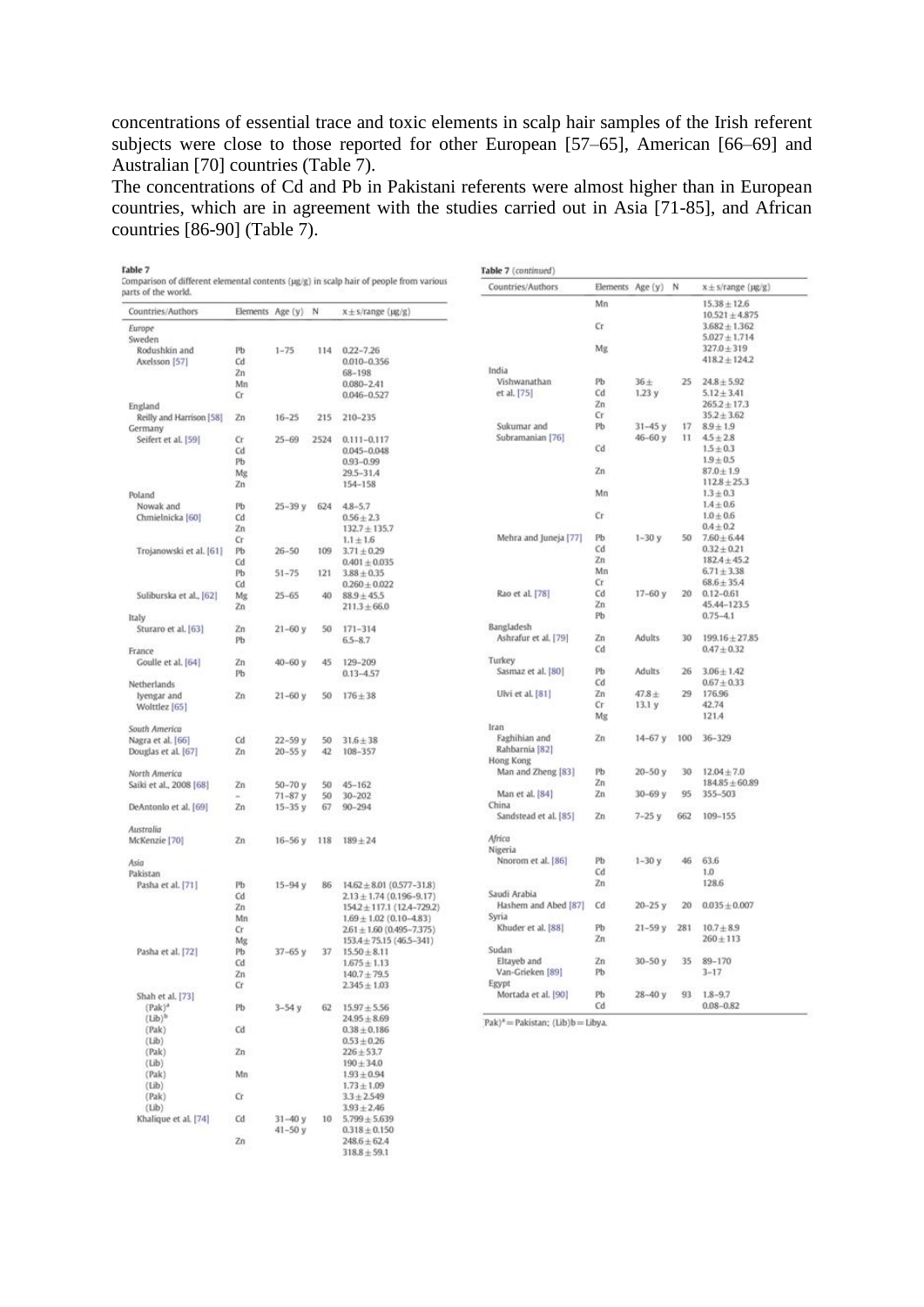There are a number of factors contributing to the higher levels of Cd and Pb in congested areas of Pakistan and other Asian countries. In Asian countries, there are many areas which represent a typical urban environment with heavy traffic load, high population density, and industrial activities. In addition, open burning of plastics and brick-making among other activities contribute to this higher level of toxic elements.

The study population in Hyderabad, Pakistan may be affected more by domestic and industrial exposures as compared to those residing in Dublin, Ireland [91]. Once taken up by fish, plants, and animals, Cd stays in the body for a long time [92]. Humans are also affected by Cd through smoking and consumption of foods and beverages. Rice is the main source of Cd in rice-eating countries. Human Pb exposure is mainly through air and food. The presence of lead in fuels has contributed too much of the current human exposure [93]. In most developed countries, the fuel content of Pb has been controlled but still remains an issue of immediate consideration in developing countries, including Pakistan. Other sources of lead expo-sure include lead-based paints, lead pipelines in water supply systems, and ceramics. Lead-based products, including paints and food containers, are not completely banned in Pakistan [94].

### **5. Conclusion**

The observed variations in essential trace and toxic metal concentrations in scalp hair of referents and DM-2 patients of two donor groups (Pakistan and Ireland) reflected are collectively affected by individual variability and metabolic activity. In addition, environmental exposure emerged as a critical covariate that was found to overload the city atmosphere of Hyderabad, Pakistan, due to Cd and Pb pollution arising from automobile exhaust emissions. The results of this study revealed that DM patients have different patterns of essential trace and toxic elements in their scalp hair samples than do controls/ referents. However, higher levels of Cd, and Pb, as well as lower levels of Mg, Zn, Cr and Mn, correlated well with the consequences of DM. The deficiency of the essential elements, Mg, Zn, Cr and Mn, which are replaced by toxic elements (Cd and Pb), may result in abnormal physiology disorders, and, in addition to other factors, this may have a role in diabetes mellitus disease. The analysis of essential trace and toxic metals in biological samples of DM-2 patients related to healthy referents provides knowledge to physicians about the importance of alteration in metabolism of elements. This information may be used for diagnostic and therapeutic purposes.

## **Acknowledgement**

Dr. Hassan Imran Afridi is grateful to the Higher Education Commission (HEC) of Pakistan for providing the scholarships for the post doctoral research work in Dublin city university, Ireland. The author is also thankful to the National Center of Excellence in Analytical Chemistry, University of Sindh, Jamshoro, Pakistan for the grant of study leave.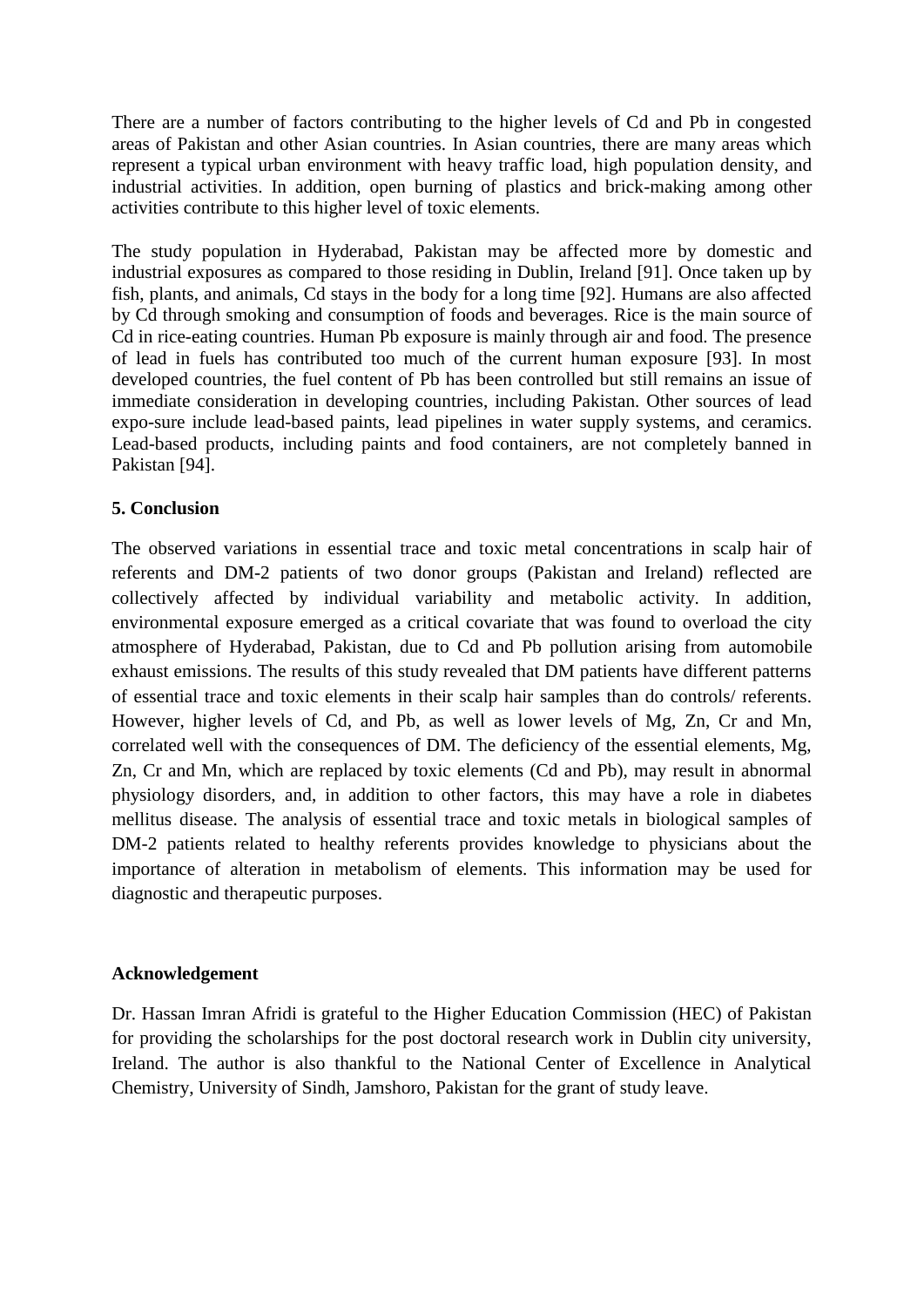### **References**

[1] Groop LC. Insulin resistance: the fundamental trigger of type 2 diabetes. Diabetes Obes Metab 1999;1:1-7.

[2] Zargar AH, Shah NA, Masoodi SR, et al. Copper, zinc and magnesium levels in type-1 diabetes mellitus. Saudi Med J 2002;23:539-42.

[3] Chen MD, Lin PY, Tsou CT, et al. Selected metals status in patients with noninsulindependent diabetes mellitus. Biol Trace Elem Res 1995;50:119-24.

[4] Bhanot S, Thompson KH, Mcneill JH. Essential trace elements of potential impor-tance in nutritional management of diabetes mellitus. Nutr Res 1994;14:593-604.

[5] Zargar AH, Shah NA, Massodi SR. Copper, zinc and magnesium levels in non-insulindependent diabetes mellitus. Postgrad Med J 1998;74:665-8.

[6] Delva P, Degan M, Trettene M, Lechi A. Insulin and glucose mediate opposite intracellular ionized magnesium variations in human lymphocytes. J Endocrinol 2006;190:711-8.

[7] Barbagallo M, Dominguez LJ. Magnesium metabolism in type 2 diabetes mellitus, metabolic syndrome and insulin resistance. Arch Biochem Biophys 2007;45:840-7.

[8] Yokota K. Diabetes mellitus and magnesium. Clin Calcium 2005;15:203-12.

[9] Longstreet DA, Heath DL, Vink R. A potential link between magnesium intake and diabetes in Indigenous Australians. Med J Aust 2005;183:219-20.

[10] Colditz GA, Manson JE, Stampfer MJ, Rosner B, Willett WC, Speizer FE. Diet and risk of clinical diabetes in women. Am J Clin Nutr 1992;55:1018-23.

[11] Chausmer AB. Zinc, insulin and diabetes. J Am Coll Nutr 1998;17:109-15.

[12] DiSilvestro RA. Zinc in relation to diabetes and oxidative disease. J Nutr 2000;130: 1509-11.

[13] Singh RB, Niaz MA, Rastogi SS, et al. Current zinc intake and risk of diabetes and coronary artery disease and factors associated with insulin resistance in rural and urban populations of North India. J Am Coll Nutr 1998;17:564-70.

[14] Stupar J, Vrtovec M, Dolinsek F. Longitudinal hair chromium profiles of elderly subjects with normal glucose tolerance and type-2 diabetes mellitus. Metab Clin Exp 2007;56:94-104. [15] Althuis MD, Jordan NE, Ludington EA, Wittes JT. Glucose and insulin responses to dietary chromium supplements: a meta-analysis. Am J Clin Nutr 2002;76:148- 55.

[16] Davis CM, Vincent JB. Chromium oligopeptide activates insulin receptor kinase activity. Biochemistry 1997;36:4382-5.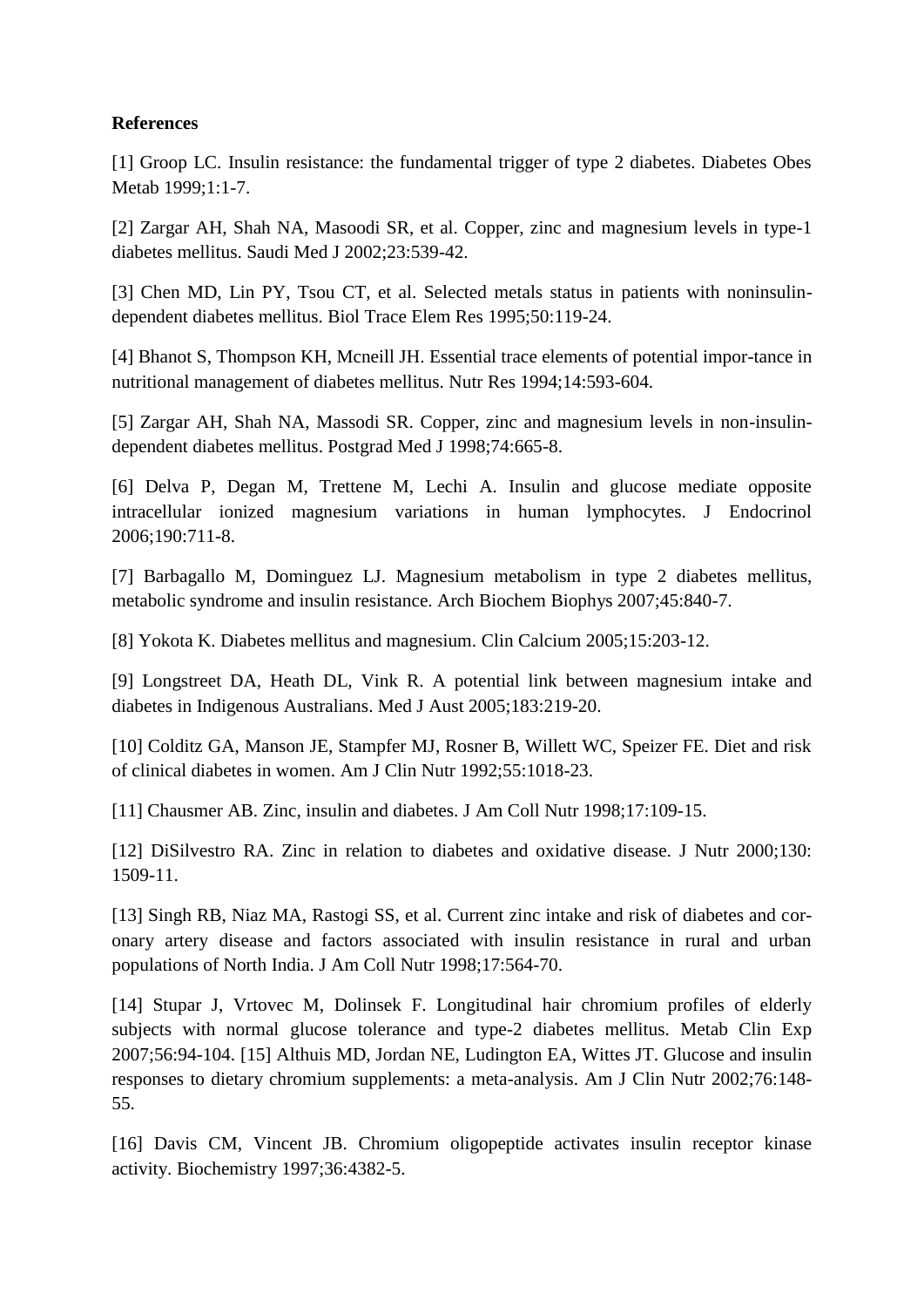[17] Nielson F. Ultratrace mineral. In: Sils M, Olson J, Shike M, Rose A, editors. Nutrition in health and disease. 9th edition. Baltimore: Williams & Wilkins; 1999. p. 283-302.

[18] Kowluru RA, Atasi L, Ho YS. Role of mitochondrial superoxide dismutase in the development of diabetic retinopathy. Invest Ophthalmol Vis Sci 2006;47:1594-9.

[19] Korc M. Manganese action on pancreatic protein synthesis in normal and diabetic rats. Am J Physiol 1983;245:628-34.

[20] Takser L, Lafond J, Bouchard M, St-Amour G, Mergler D. Manganese levels during pregnancy and at birth: relation to environmental factors and smoking in a Southwest Quebec population. Environ Res 2004;95:119-25.

[21] Goyer RA. Lead toxicity-from overt to subclinical to subtle health-effects. Environ Health Perspect 1990;86:177-81.

[22] Edwards JR, Prozialeck WC. Cadmium, diabetes and chronic kidney disease. Toxicol Appl Pharmacol 2009;238:289-93.

[23] Schwartz GG, Ilyasova D, Ivanova A. Urinary cadmium, impaired fasting glucose, and diabetes in the NHANES III. Diabetes Care 2003;26:468-70.

[24] Satarug S, Nishijo M, Lasker JM, Edwards RJ, Moore MR. Kidney dysfunction and hypertension: role for cadmium, P 450 and heme oxygenases? Tohoku J Exp Med 2006;208:179-202.

[25] Tsaih SW, Korrick S, Schwartz S, et al. Lead, diabetes, hypertension, and renal function: the normative aging study. Environ Health Perspect 2004;112:178-1182.

[26] Lin JL, Lin-Tan DT, Hsu KH, Yu CC. Environmental lead exposure and progression of chronic renal diseases in patients without diabetes. N Engl J Med 2003;348: 277-86.

[27] Kazi TG, Afridi HI, Kazi N, et al. Distribution of zinc, copper and iron in biological samples of Pakistani myocardial infarction (1st, 2nd and 3rd heart attack) patients and controls. Clin Chim Acta 2008;389:114-9.

[28] Afridi HI, Kazi TG, Kazi N, et al. Evaluation of status of toxic metals in biological samples of diabetes mellitus patients. Diabetes Res Clin Pract 2008;80:280-8.

[29] Afridi HI, Kazi TG, Kazi GH, et al. Analysis of heavy metals in scalp hair samples of hypertensive patients by conventional and microwave digestion methods. Spectrosc lett 2006;39:203-14.

[30] Cho SY, Awh OD, Chung YJ. Trace element exposure in man by instrumental neutron activation analysis of hair. J Radioanal Nucl Chem 1997;217:107-9.

[31] Aguilar MV, Saavedra P, Arrieta FJ, et al. Plasma mineral content in type-2 diabetic patients and their association with the metabolic syndrome. Ann Nutr Metab 2007;51:402-6.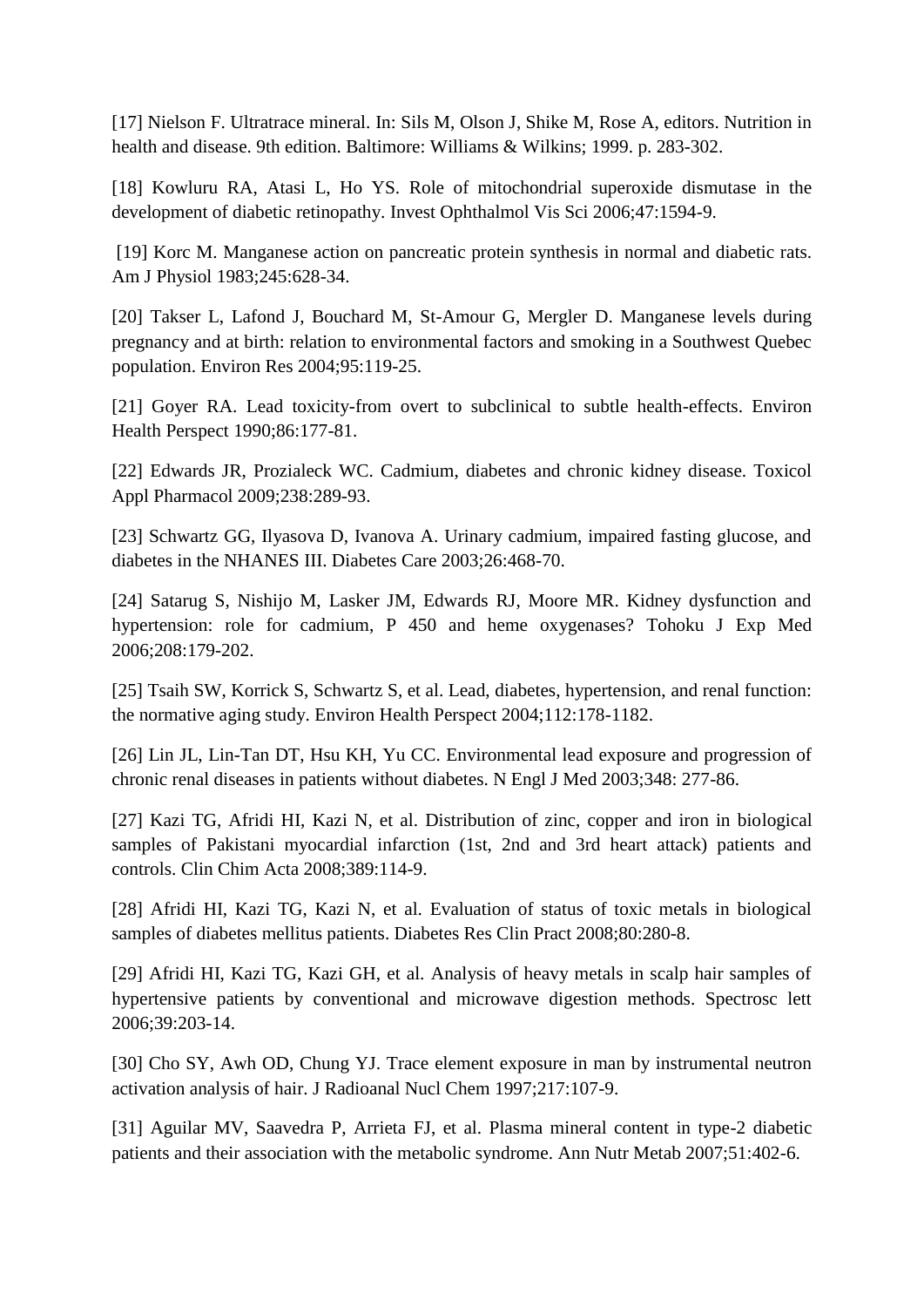[32] Al-Saleh E, Nandakumaran M, Al-Rashdan I, Al-Harmi J, Al-Shammari M. Maternalfoetal status of copper, iron, molybdenum, selenium and zinc in obese gestational diabetic pregnancies. Acta Diabetol 2007;44:106-13.

[33] Hasan NA. Effects of trace elements on albumin and lipoprotein glycation in dia-betic retinopathy. Saudi Med J 2009;30:1263-71.

[34] Serdar MA, Bakir F, Hasimi A, et al. Trace and toxic element patterns in nonsmoker patients with noninsulin-dependent diabetes mellitus, impaired glucose toler-ance, and fasting glucose. Int J Diabetes Dev Ctries 2009;29:35-40.

[35] Barbagallo M, Dominguez LJ, Galioto A, et al. Role of magnesium in insulin action, diabetes and cardio-metabolic syndrome X. Mol Aspects Med 2003;24:39-52.

[36] De Valk HW, Verkaaik R, van Rijn HJ, Geerdink RA, Struyvenberg A. Oral magnesium supplementation in insulin-requiring type 2 diabetic patients. Diabet Med 1998;15:503- 7.

[37] Tosiello L Hypomagnesemia and diabetes mellitus: a review of clinical implica-tions. Arch Intern Med 1996;156:1143-8.

[38] Barbagallo M, Dominguez LJ. Magnesium metabolism in type 2 diabetes mellitus, metabolic syndrome and insulin resistance. Arch Biochem Biophys 2007;458:40-7.

[39] Nouramomammadi I, Shalmani KI, Shaabani M, et al. Zinc, copper, chromium, manganese and magnesium levels in serum and hair of insulin-dependent diabetics. J Trace Elem Metab 2000;2:88-100.

[40] Nsonwu AC, Usoro CAO, Etukudo MH, Ustoro IN. Influence of age, gender and duration of diabetes on serum and urine levels of zinc, magnesium, selenium and chromium in type 2 diabetics in Calabar, Nigeria. Turk J Biochem 2006;31:107.

[41] Di-Silvestro RA. Zinc in relation to diabetes and oxidative disease. J Nutr 2000;130: 1509-11.

[42] Cefalu WT, Wang ZQ Zhang XH, et al. Oral chromium picolinate improves carbohydrate and lipid metabolism and enhances skeletal muscle Glut-4 translocation in obese, hyperinsulinemic (JCR-LA corpulent) rats. J Nutr 2002;132:1107-14.

[43] Anderson RA. Chromium in the prevention and control of diabetes. Diabetes Metab 2002;26:22-7.

[44] Anderson RA. Chromium glucose intolerance and diabetes. J Am Coll Nutr 1998;17: 548-55.

[45] EL-Yazigi A, Hannan N, Raines DA. Urinary excretion of chromium and copper and manganese in diabetes mellitus and associated disorders. Diabetes Res 1991;18: 129-34.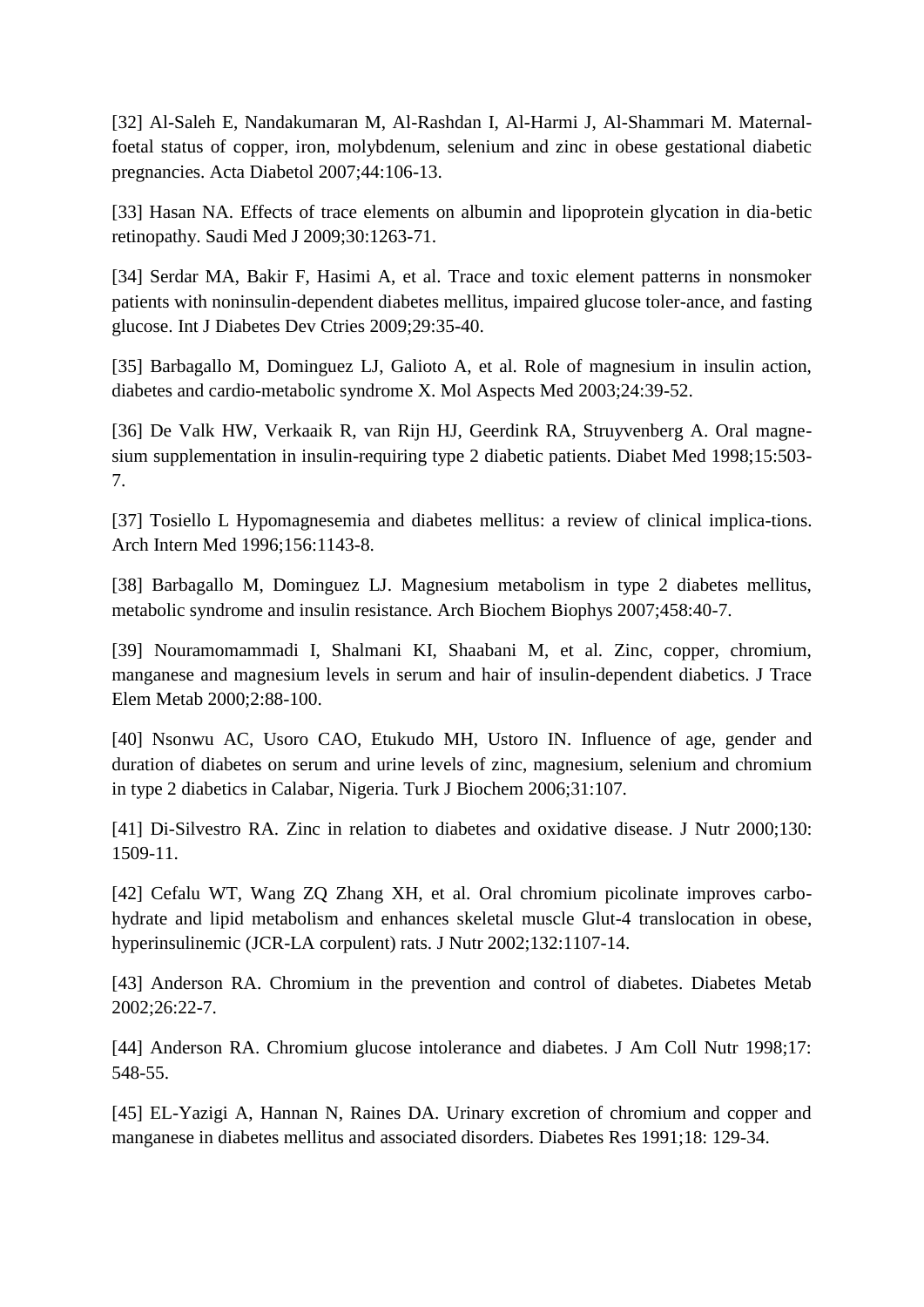[46] Ekmekcioglu C, Prohaska C, Pomazal K, Steffan I, Schernthaner G, Marktl W. Concentrations of seven trace elements in different hematological matrices in patients with type 2 diabetes as compared to healthy controls. Biol Trace Elem Res 2001;79:205-19.

[47] Naga Raju GJ, Sarita P, Murty GAVR, et al. Estimation of trace elements in some antidiabetic medicinal plants using PIXE technique. Appl Radiat Isot 2006;64: 893-900.

[48] Ezaki 0. Ilb group metal ions  $(Zn2\pm, Cd2\pm, Hg2\pm)$  stimulate glucose transport activity by post-insulin receptor kinase mechanism in rat adipocytes. J Biol Chem 1989;264:16118-22.

[49] Schwartz GG, Ilyasova D, Ivanova A. Urinary cadmium, impaired fasting glucose, and diabetes in the NHANES III. Diabetes Care 2003;26:468-70.

[50] Swiergosz-Kowalewska R. Cadmium distribution and toxicity in tissues of small rodents. Microsc Res Tech 2001;55:208-22.

[51] Lei LJ, Jin TY, Zhou YF. The effects of cadmium on the levels of insulin in smelters. Zhonghua Lao Dong Wei Sheng Zhi Ye Bing Za Zhi 2006;24:3-6.

[52] Rikans LE, Yamano T. Mechanisms of cadmium mediated acute hepatotoxicity. J Biochem Mol Toxicol 2000;14:110-7.

[53] Klaassen CD, Liu J. Role of metallothionein in cadmium-induced hepatotoxicity and nephrotoxicity. Drug Metab Rev 1997;29:79-102.

[54] Han JC, Park SY, Hah BG. Cadmium induces impaired glucose tolerance in rat by downregulating GLUT4 expression in adipocytes. Arch Biochem Biophys 2003;413: 213-20. [55] Lin JL, Lin-Tan DT, Hsu KH, Yu CC. Environmental lead exposure and progression of chronic renal diseases in patients without diabetes. N Engl J Med 2003;348: 277-86.

[56] Trojanowski P, Trojanowski J, Antonowicz J, Bokiniec M. Lead and cadmium con-tent in human hair in central Pomerania (northern Poland). J Elementol 2010;15: 363-84.

[57] Rodushkin I, Axelsson MD. Application of double focusing sector field ICP-MS for multielemental characterization of human hair and nails. Part II. A study of the inhabitants of northern Sweden. Sci Total Environ 2000;262:21-36.

[58] Reilly C, Harrison F. Zinc, copper, iron and lead in scalp hair of students and nonstudent adults in Oxford. J Hum Nutr 1979;33:248-52.

[59] Seifert B, Becker K, Helm D, Krause C, Schulz C, Seiwert M. The German Environmen-tal Survey 1990/1992 (GerES II): reference concentrations of selected environmental pollutants in blood, urine, hair, house dust, drinking water and indoor air. J Expo Anal Environ Epidemiol 2000;10:552-65.

[60] Nowak B, Chmielnicka J. Relationship of lead and cadmium to essential elements in hair, teeth, and nails of environmentally exposed people. Ecotoxicol Environ Saf 2000;46:265-74. [61] Trojanowski P, Trojanowski J, Antonowicz J, Bokiniec M. Lead and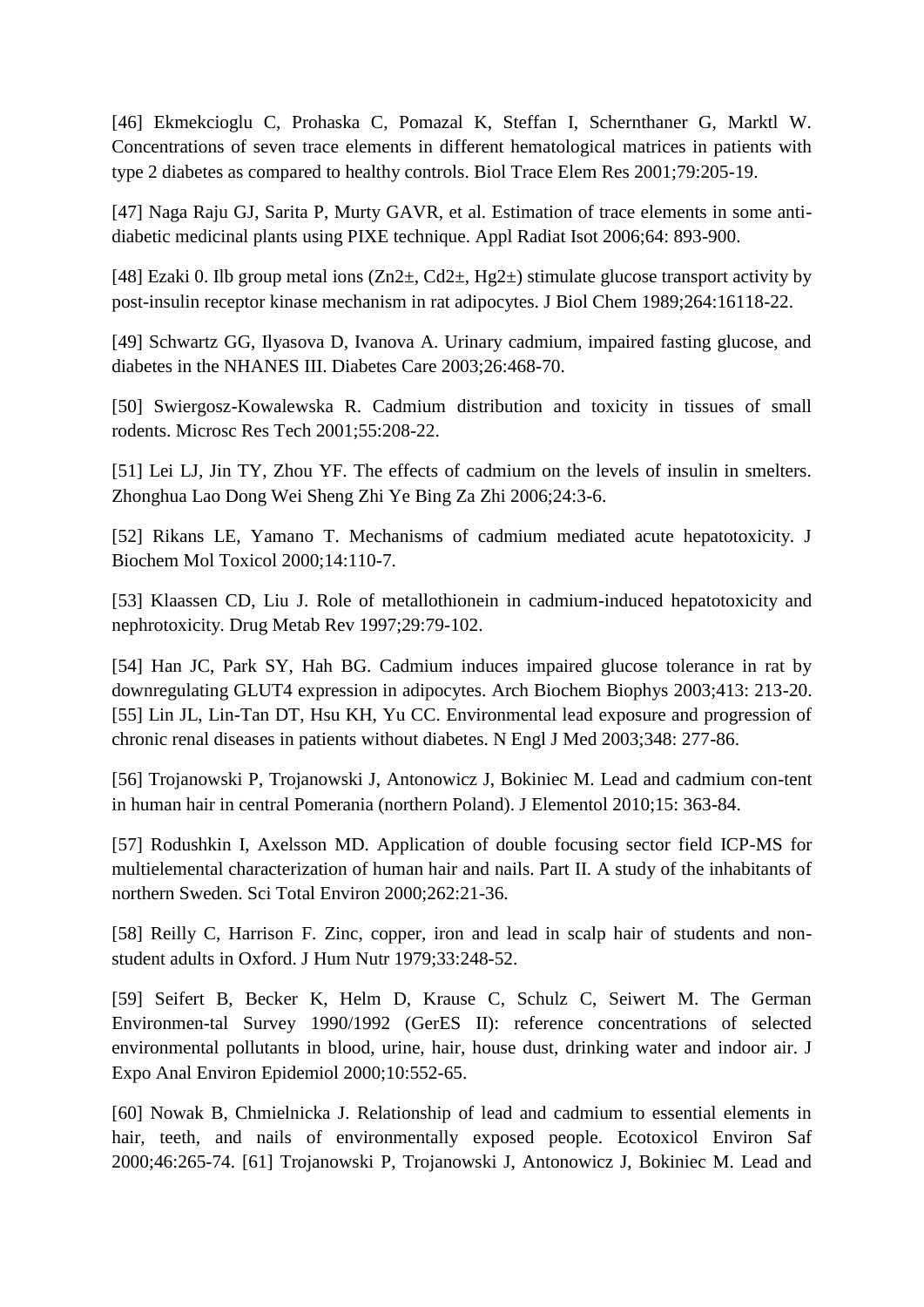cadmium con-tent in human hair in central Pomerania (northern Poland). J Elementol 2010;15: 363-84.

[62] Suliburska J, Bogdafiski P, Pupek-Musialik D, Krejpcio Z. Dietary intake and serum and hair concentrations of minerals and their relationship with serum lipids and glucose levels in hypertensive and obese patients with insulin resistance. Biol Trace Elem Res 2011;139:137- 50. [63] Sturaro A, Parvoli G, Doretti L Simultaneous determination of trace metals in human hair by dynamic ion-exchange chromatography. Anal Chim Acta 1993;274:163-70.

[64] Goulle JP, Mahieu L, Castermant J, et al. Metal and metalloid multi-elementary ICP-MS validation in whole blood, plasma, urine and hair reference values. Forensic Sci Int 2005;153:39-44.

[65] Iyengar V, Wolttlez J. Trace elements in human clinical specimens: evaluation of literature data to identify reference values. Clin Chem 1988;34/3:474-81.

[66] Nagra MS, Pallah BS, Sahota GPS, Singh H, Sahota HS. A study of trace elements in scalp hair and fingernails of industrial workers of Ontario, Canada. J Radioanal Nucl Chem 1992;162(2):283-8.

[67] Douglas ER, Holzbecher J, Stuart DC. Trace elements in scalp-hair of persons with multiple sclerosis and of normal individuals. Clin Chem 1978;24(11):1996-2000.

[68] Saiki M, Alves ER, Jaluu 0, Sumita NM, Filho WJ. Determination of trace elements in scalp hair of an elderly population by neutron activation analysis. J Radioanal Nucl Chem 2008;276(1):53-7.

[69] DeAntonlo SM, Katz SA, Schemer DM, Wood JO. Anatomically-related variations in trace-metal concentrations in hair. Clin Chem 1982;28(12):2411-3.

[70] McKenzie JM. Content of zinc in serum, urine hair and toenails of New Zealand adults. Am J Clin Nutr 1979;32:570-9.

[71] Pasha Q Malik SA, Iqbal J, Shaheen N, Shah MH. Comparative distribution of the scalp hair trace metal contents in the benign tumour patients and normal donors. Environ Monit Assess 2008;147:377-88.

[72] Pasha Q, Malik SA, Shaheen N, Shah MH. Investigation of trace metals in the blood plasma and scalp hair of gastrointestinal cancer patients in comparison with con-trols. Clin Chim Acta 2010;411:531-9.

[73] Shah MH, Shaheen N, Khalique A, Alrabti AAA, Jaffar M. Comparative metal distribution in hair of Pakistani and Libyan population and source identification by multivariate analysis. Environ Monit Assess 2006;114:505-19.

[74] Khalique A, Ahmad S, Anjum T, et al. A comparative study based on gender and age dependence of selected metals in scalp hair. Environ Monit Assess 2005;104: 45-57.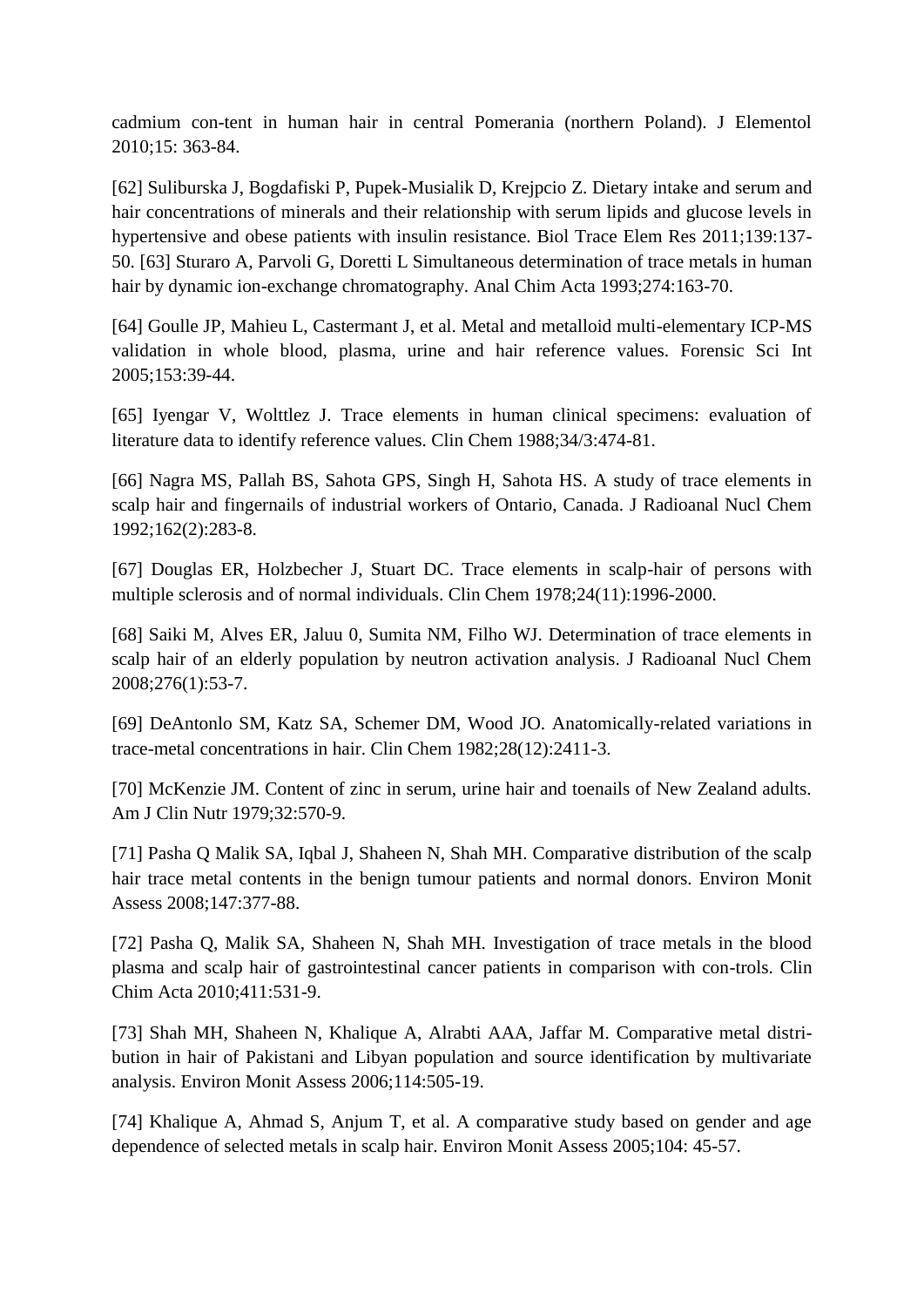[75] Vishwanathan H, Hema A, Edwin D, Usha Rani MV. Trace metal concentration in scalp hair of occupationally exposed auto drivers. Environ Monit Assess 2002;77: 149-54.

[76] Sukumar A, Subramanian. Elements in the hair of non-mining workers of a lignite open mine in Neyveli. Ind Health 2003,41(2):63-8.

[77] Mehra R, Juneja M. Elements in scalp hair and nails indicating metal body burden in polluted environment. J Sci Ind Res 2005,64(2):119-24.

[78] Rao KS, Balaji T, Rao TP, Babu Y, Naidu GRK. Determination of iron, cobalt, nickel, manganese, zinc, copper, cadmium and lead in human hair by inductively coupled plasma atomic emission spectrometry. Spectrochim Acta Part B 2002;57:1333-8.

[79] Ashrafur RM, Kalam AMA, Iqbal HM, et al. Zinc, manganese, calcium, copper, and cadmium level in scalp hair samples of schizophrenic patients. Biol Trace Elem Res 2009;127:102-8.

[80] Sasmaz S, Uz E, Pinar T, et al. Hair lead and cadmium concentrations in patients with epilepsy and migraine. Neurosci Res Commun 2003;32:107-14.

[81] Ulvi H, Yigiter R, Yoldas TS, Dolu Y, Var A, Mungen B. Magnesium, zinc and copper contents in hair and their serum concentrations in patients with epilepsy. East J Med 2002;7:31-5.

[82] Faghihian H, Rahbarnia H. Determination of trace elements in hair of some local population in Iran by instrumental neutron activation analysis. J Radioanal Nucl Chem 2002;251:427-30.

[83] Man CK, Zheng YH. Analysis of trace elements in scalp hair of mentally retarded children. J Radioanal Nucl Chem 2002;253:375-7.

[84] Man CK, Zheng YH, Mak PK. Trace element profiles in the hair of nasopharyngeal carcinoma (NPC) patients. J Radioanal Nucl Chem Lett 1996;212:151-60.

[85] Sandstead HH, Penland JG, Alcock NW, et al. Effects of repletion with zinc and other micronutrients on neuropsychologic performance and growth of Chinese children. Am J Clin Nutr 1998;68:470S-5S.

[86] Nnorom IC, Igwe JC, Ejimone JC. Multielement analyses of human scalp hair sam-ples from three distant towns in southeastern Nigeria. Afr J Biotechnol 2005;4: 1124-7.

[87] Hashem AR, Abed KF. Aluminum, cadmium and microorganisms in female hair and nails from Riyadh. Saudi Arabia J Med Sci 2007;7:263-6.

[88] Khuder A, Bakir MA, Hasan R, Mohammad A. Determination of nickel, copper, zinc and lead in human scalp hair in Syrian occupationally exposed workers by total reflection Xray fluorescence. Environ Monit Assess 2008;143:67-74.